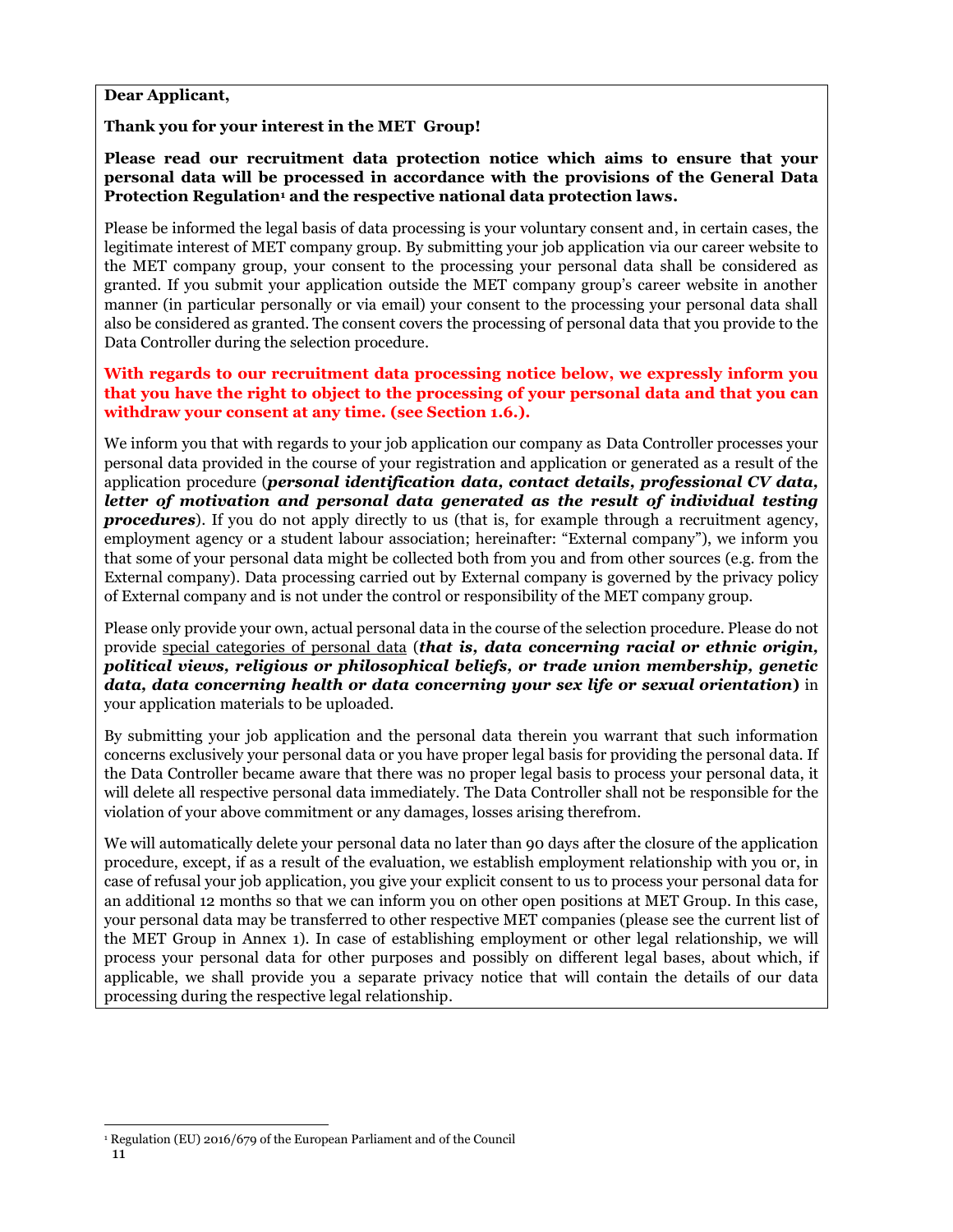#### **RECRUITMENT DATA PROTECTION NOTICE OF MET GROUP**

#### **Data Controller and their contact options**

During the recruitment process depending on the chosen vacant position that MET company is considered to be the data controller that MET company has been marked in the position on our website.

Based on the above the Data Controller is the MET Holding AG or one of its subsidiary depends on the chosen vacant position.

Please see a list about our MET Companies in the 1. Annex.

Company name of the data controller: MET Holding AG. (hereinafter: the "**Data Controller**") Registered office: Baarerstrasse 141, 6300 Zug, Switzerland E-mail address: [info.metholding@met.com](mailto:info.metholding@met.com) Telephone number: +41 41 766 89 89 Website: [www.met.com](http://www.met.com/)

### **The contact details of Data Protection Officer** (hereinafter the: **"DPO")**

Name: BDO Legal Jókay Law Office Address: H-1103 Budapest, Kőér street 2/A Telephone number. +36 1 235 30 10 E-mail address: adatvedelem@bdolegal.hu

#### **Scope of processed data, purpose, legal basis of data processing, the period for which the personal data is stored<sup>2</sup>**

|    | <b>Categories of</b>        | <b>Purpose of data</b>   | Legal basis of data      | Period for which the                                  | <b>Persons</b>                |
|----|-----------------------------|--------------------------|--------------------------|-------------------------------------------------------|-------------------------------|
|    | personal data               | processing               | processing               | personal data is                                      | authorized to                 |
|    | concerned                   |                          |                          | stored                                                | access the data               |
| a) | Personal and contact data   | Identification,          | Consent of the applicant | Until the Applicant                                   | The competent                 |
|    | of the Applicant provided   | keeping contact          |                          | withdraws his/her                                     | $person(s)$ within the        |
|    | in the course of the        |                          |                          | consent but no later than                             | relevant MET                  |
|    | registration process        |                          |                          | 90 days after the closure                             | company for the               |
|    |                             |                          |                          | of the selection                                      | area related to the           |
|    |                             |                          |                          | procedure;                                            | position and the              |
|    |                             |                          |                          | after the closure of                                  | competent                     |
|    |                             |                          |                          | selection procedure for an<br>additional period of 12 | employees of HR<br>department |
|    |                             |                          |                          | months if the applicant                               |                               |
|    |                             |                          |                          | voluntarily and expressly                             |                               |
|    |                             |                          |                          | consented to the                                      |                               |
|    |                             |                          |                          | processing of his or her                              |                               |
|    |                             |                          |                          | personal data for                                     |                               |
|    |                             |                          |                          | recruitment purposes.                                 |                               |
|    |                             |                          |                          |                                                       |                               |
|    |                             |                          |                          | In the case that the                                  |                               |
|    |                             |                          |                          | Applicant cancels his/her                             |                               |
|    |                             |                          |                          | application before the                                |                               |
|    |                             |                          |                          | closure of selection                                  |                               |
|    |                             |                          |                          | procedure the Data                                    |                               |
|    |                             |                          |                          | Controller shall                                      |                               |
|    |                             |                          |                          | immediately delete the                                |                               |
|    |                             |                          |                          | respective personal data.                             |                               |
| b) | Data concerning             | Certifying the           | Consent of the applicant | Until the Applicant                                   | The competent                 |
|    | proficiency, qualification, | qualification            |                          | withdraws his/her                                     | $person(s)$ within the        |
|    | professional experience     | necessary to fulfill the |                          | consent but no later than                             | relevant MET                  |
|    |                             | position in question     |                          | 90 days after the closure                             | company for the               |
|    |                             |                          |                          | of the selection                                      | area related to the           |
|    |                             |                          |                          | procedure; after the                                  | position and the              |
|    |                             |                          |                          | closure of selection                                  | competent                     |
|    |                             |                          |                          | procedure for an                                      | employees of HR               |
|    |                             |                          |                          | additional period of 12                               | department                    |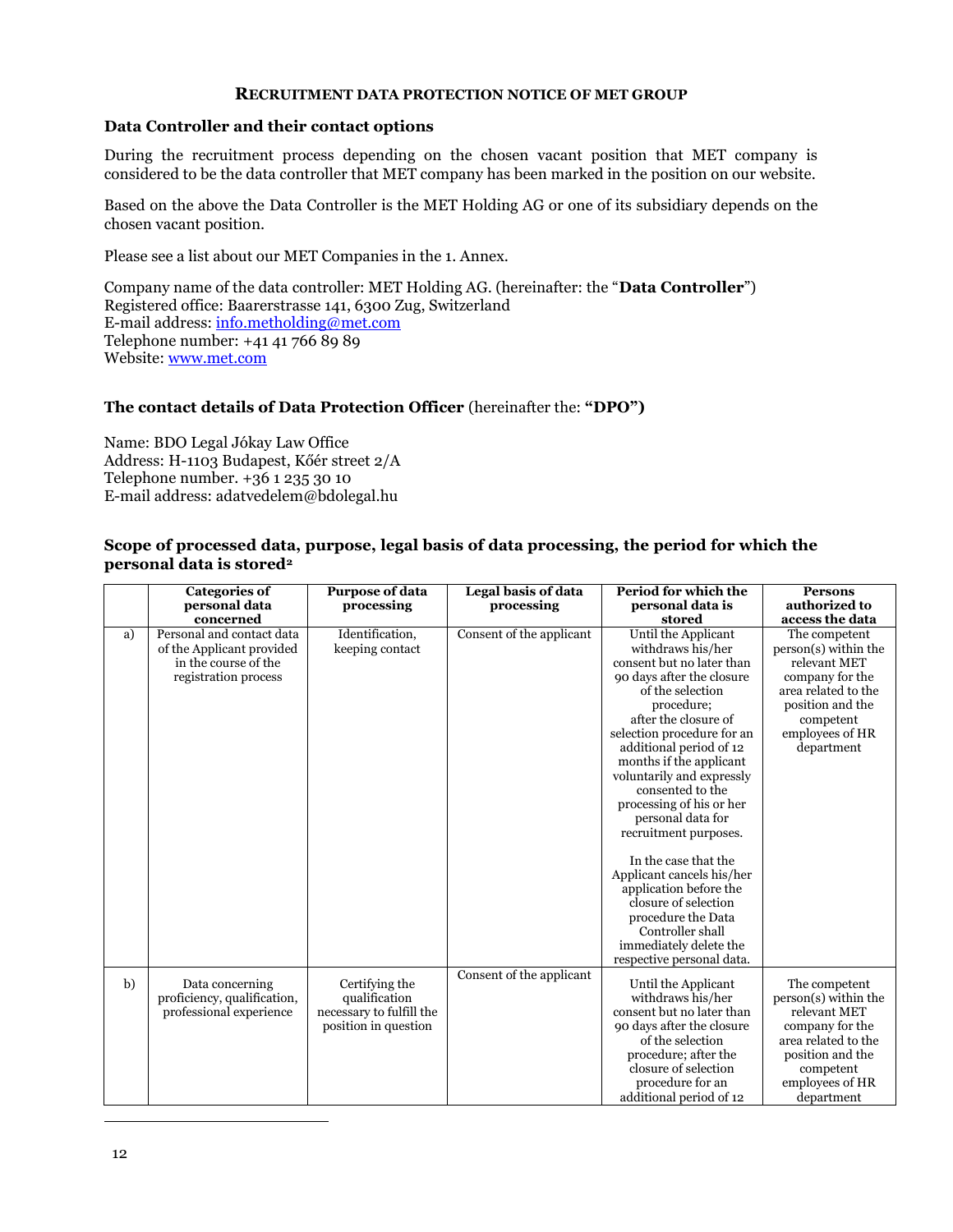|              | <b>Categories of</b><br>personal data<br>concerned                                                                                                                                                                                                                                                                                                                                                                                                                            | <b>Purpose of data</b><br>processing                                                                                                                                                      | <b>Legal basis of data</b><br>processing                                                                                                                                            | Period for which the<br>personal data is<br>stored                                                                                                                                                                                                                                                                                                                                   | <b>Persons</b><br>authorized to<br>access the data                                                                                                                  |
|--------------|-------------------------------------------------------------------------------------------------------------------------------------------------------------------------------------------------------------------------------------------------------------------------------------------------------------------------------------------------------------------------------------------------------------------------------------------------------------------------------|-------------------------------------------------------------------------------------------------------------------------------------------------------------------------------------------|-------------------------------------------------------------------------------------------------------------------------------------------------------------------------------------|--------------------------------------------------------------------------------------------------------------------------------------------------------------------------------------------------------------------------------------------------------------------------------------------------------------------------------------------------------------------------------------|---------------------------------------------------------------------------------------------------------------------------------------------------------------------|
|              |                                                                                                                                                                                                                                                                                                                                                                                                                                                                               |                                                                                                                                                                                           |                                                                                                                                                                                     | months if the applicant<br>voluntarily and expressly<br>consented to the<br>processing of his or her<br>personal data for<br>recruitment purposes.                                                                                                                                                                                                                                   |                                                                                                                                                                     |
| $\mathbf{c}$ | Professional CV, letter of<br>motivation                                                                                                                                                                                                                                                                                                                                                                                                                                      | Assessing the<br>proficiency,<br>qualification,<br>professional<br>experience necessary<br>to fulfill the position<br>in question and<br>evaluating the<br>motivation of the<br>Applicant | Consent of the Applicant                                                                                                                                                            | Until the Applicant<br>withdraws his/her<br>consent but no later than<br>90 days after the closure<br>of the selection<br>procedure; after the<br>closure of selection<br>procedure for an<br>additional period of 12<br>months if the Applicant<br>voluntarily and expressly<br>consented to the<br>processing of his or her<br>personal data for<br>recruitment purposes.          | The competent<br>$person(s)$ within the<br>relevant MET<br>company for the<br>area related to the<br>position and the<br>competent<br>employees of HR<br>department |
| d)           | Data generated by the<br>Data Controller about the<br>applicant in the course of<br>the interviews concerning<br>the evaluation of the<br>applicants                                                                                                                                                                                                                                                                                                                          | Evaluation of the<br>suitability of the<br>Applicant in the<br>selection procedure                                                                                                        | Consent of the Applicant                                                                                                                                                            | Until the Applicant<br>withdraws his/her<br>consent but no later than<br>90 days after the closure<br>of the selection<br>procedure; after the<br>closure of selection<br>procedure for an<br>additional period of 12<br>months if the applicant<br>voluntarily and expressly<br>consented to the<br>processing of his or her<br>personal data for<br>recruitment purposes.          | The competent<br>person(s) within the<br>relevant MET<br>company for the<br>area related to the<br>position and the<br>competent<br>employees of HR<br>department   |
| e)           | Personal data generated<br>in the course of the<br>aptitude tests,<br>Assessment Centre and<br>other tasks testing skills<br>necessary to fulfill the<br>position before<br>admission (numerical,<br>verbal and logical test<br>and accuracy test,<br>depending on the nature<br>of the position to be<br>applied for) or as the<br>result of it, with reference<br>to the attitude, skills of<br>the Applicant (but do not<br>contain special category<br>of personal data). | Determining<br>suitability for the<br>position                                                                                                                                            | The legitimate<br>interest of the Data<br><b>Controller</b> in<br>selecting the most<br>suitable Applicant in<br>order to ensure its<br>safe, operational and<br>prudent operation. | Until the Applicant<br>exercises his/hers right to<br>object but no later than<br>90 days after the closure<br>of the selection<br>procedure; after the<br>closure of selection<br>procedure for an<br>additional period of 12<br>months if the Applicant<br>voluntarily and expressly<br>consented to the<br>processing of his or her<br>personal data for<br>recruitment purposes. | The competent<br>person(s) within the<br>relevant MET<br>company for the<br>area related to the<br>position and the<br>competent<br>employees of HR<br>department   |

The provision of the above data are voluntarily, but we emphasize that in case **the Applicant does not provide the above data in full**, he or she may be excluded from the selection procedure.

Providing the following data are preconditions of applying to a position via our career website: name, email, phone number, area of position, location, experience, language skill. Acknowledgement of this fair processing notice is also a precondition of your application.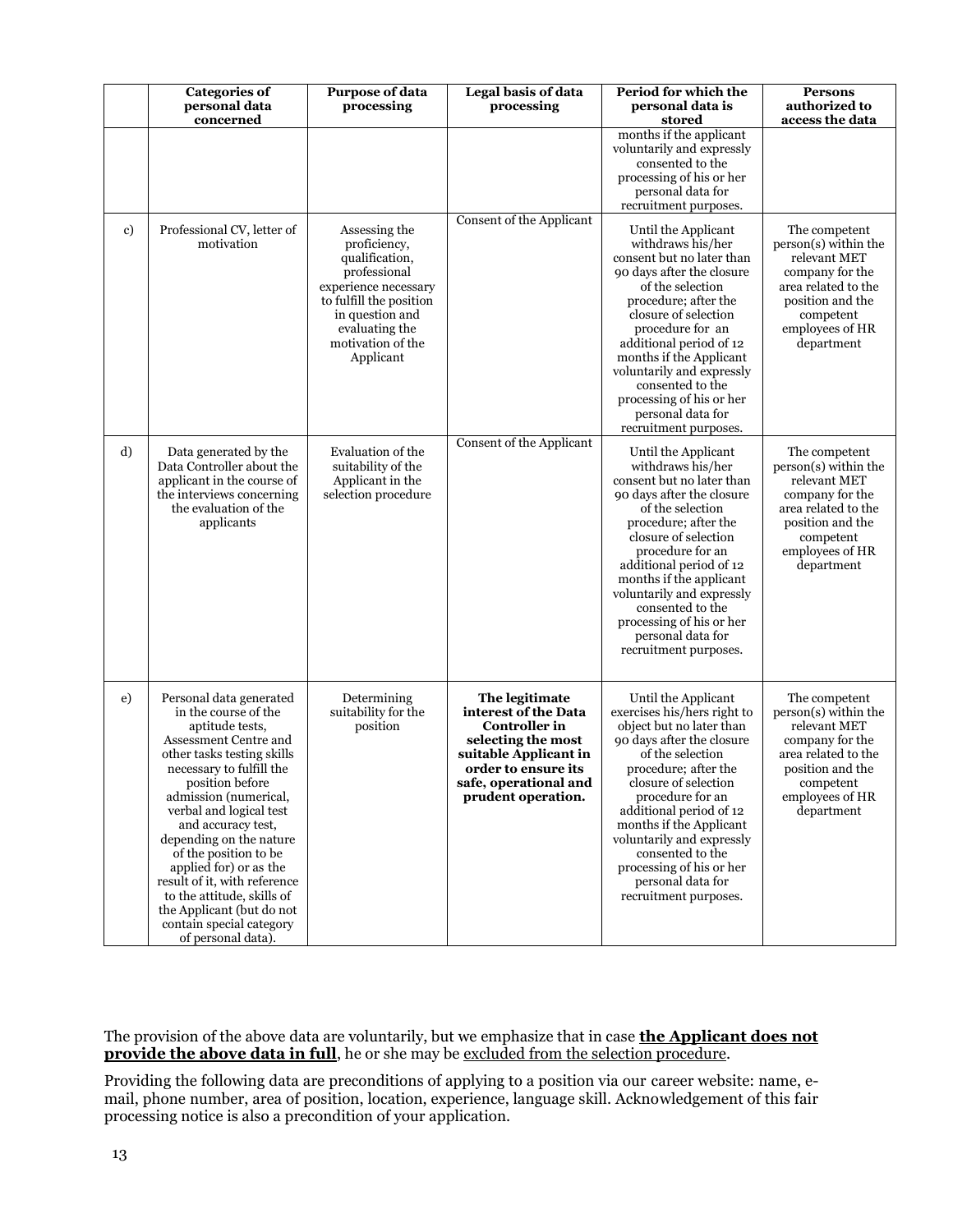### **Recipients or categories of recipients of the personal data**

The Data Controller transmits the personal data submitted or generated in the course of the application procedure to the following members of the MET group operating in Switzerland in accordance with Article 45 of the GDPR, based on the adequacy decision of the European Commission 2000/518/EC.

The adequacy decision is available under the following link: [https://publications.europa.eu/en/publication-detail/-/publication/ee76f93d-4545-4878-87cb-](https://publications.europa.eu/en/publication-detail/-/publication/ee76f93d-4545-4878-87cb-7750d7f59987/language-hu)[7750d7f59987/language-hu.](https://publications.europa.eu/en/publication-detail/-/publication/ee76f93d-4545-4878-87cb-7750d7f59987/language-hu)

| Name of the recipient           | <b>Recipient category</b>     | Activity concerned by the involvement of              |
|---------------------------------|-------------------------------|-------------------------------------------------------|
|                                 |                               | the recipient                                         |
| <b>MET Holding AG</b>           | <b>Independent Controller</b> | The recipient is entitled to get to know and process  |
|                                 |                               | the data of the Applicant in the course of the        |
|                                 |                               | evaluation of the application and is further entitled |
|                                 |                               | to conduct personal interviews with the applicant.    |
| MET group company or its        | Independent Controller        | The data processing carried out by the recipient      |
| subsidiary specified in the     |                               | includes taking part in the evaluation of the         |
| job advertisement as the        |                               | applicant and conducting personal interviews with     |
| company offering the open       |                               | the Applicant.                                        |
| position to the applicant (in   |                               |                                                       |
| case the Applicant consented to |                               |                                                       |
| the additional processing of    |                               |                                                       |
| his/her personal data after the |                               |                                                       |
| closure of selection procedure, |                               |                                                       |
| the applicant provided<br>or    |                               |                                                       |
| his/her data to a MET group     |                               |                                                       |
| company other than offering the |                               |                                                       |
| open position in which the      |                               |                                                       |
| applicant is interested)        |                               |                                                       |

In other cases, the Controller does not transfer personal data to recipients outside the EU or the EEA.

The Controller assigned the task of testing to the following partners:

| Name of the recipient         | <b>Recipient category</b>   | Activity concerned by the involvement of                |
|-------------------------------|-----------------------------|---------------------------------------------------------|
|                               |                             | the recipient                                           |
| <b>Access Assessment Kft.</b> | Independent Data Controller | The recipient provides for the Applicant the access     |
|                               |                             | to the Assessment Center in which the aptitude test     |
|                               |                             | and other tasks testing the skills necessary to fulfill |
|                               |                             | the position are available, which tests to be           |
|                               |                             | completed by the applicant electronically. The task     |
|                               |                             | of the addressee is to evaluate the test.               |

The Data Controller may apply the pre-admission aptitude test and other tasks testing the skills necessary to fulfill the position in the course of every recruitment procedure, depending on the tasks of the position.

In the course of the testing procedure, the Data Controller provides the online test and sends the registration data necessary to access the test to the e-mail address provided by the Applicant. The Applicant is entitled to complete the test and to perform the tested tasks until the date agreed on with the Data Controller. The Applicant is the first one entitled to receive the results of the aptitude test then the Data Controller also becomes entitled to directly receive the results of the aptitude test.

MET Group uses a talent acquisition software, provided by a German company called SmartRecruiters GmbH, where applicants can directly submit and manage their applications, they can also apply via LinkedIn, Indeed and SmartProfile, subscribe to job alerts and track their application status. Through this tool, the Data Controller can, among others, use social distribution tools, manage applications by using several functions like import, export and read candidate data, follow status, schedule and manage interviews, use assessment and screening tools, use job specific scorecards, manage CVs and other attachments. Candidates and the Data Controller can also communicate via a message portal, sms or WhatsApp messages by using the platform.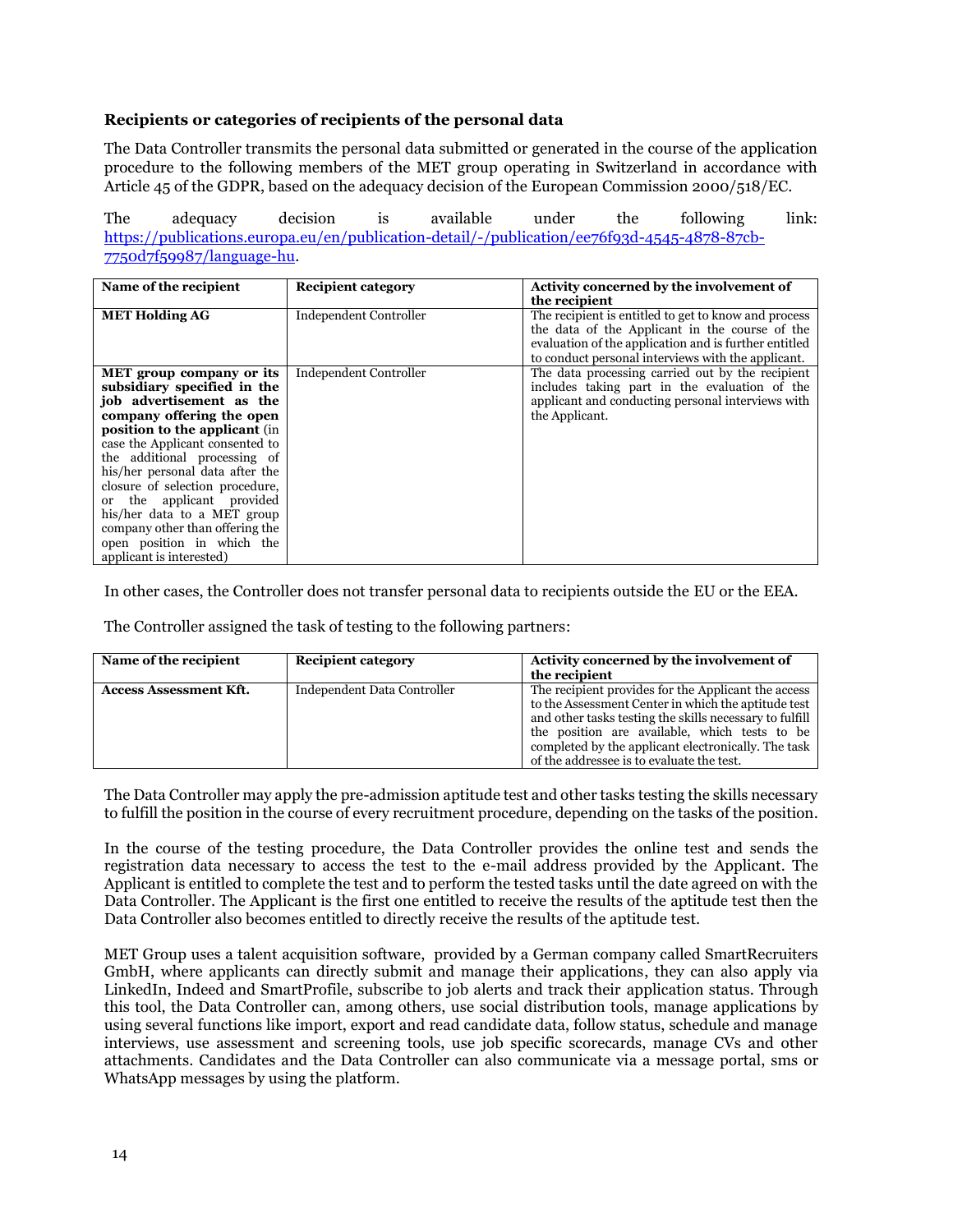| Name of the recipient                                | <b>Recipient category</b> | Activity concerned by the          |
|------------------------------------------------------|---------------------------|------------------------------------|
|                                                      |                           | involvement of the recipient       |
| <b>SmartRecruiters GmbH,</b>                         | Data processor            | The recipient provides<br>Data     |
| Wilhelmstraße 118, 10963 Berlin, Deutschland         |                           | Controller and MET Group an        |
| Comp. reg. No: HRB 153616 B                          |                           | access to a talent acquisition     |
|                                                      |                           | software platform.                 |
| <b>Subcontractors of SmartRecruiters GmbH:</b>       | Subprocessors             | The recipients provide the data    |
| https://www.smartrecruiters.com/legal/subprocessors/ |                           | processor certain sub-processing   |
|                                                      |                           | services as listed under the link. |

#### **Processing of special categories of personal data**

The Data Controller does not process any special category of personal data in the course of the selection (recruitment) process.

### **1.5. Data of the data subject obtained from other sources**

Personal data, conclusions referring to the work-related attitude, skills, personality traits of the Applicant and generated as the result of the testing procedure are received by the Data Controller from Access Assessment Kft. Access Assessment Kft. are only allowed to transfer such data to the Data Controller that might be relevant for the evaluation of the application and that provides adequate information with respect to the applied position.

If the applicant does not directly apply for a position at the Data Controller (that is, for example through a recruitment agency or through a temporary employment agency or a student labour association) then the Data Controller may collect certain data from these sources as well.

| Category of the data source:                    | Categories of the personal data concerned                       |
|-------------------------------------------------|-----------------------------------------------------------------|
| recruitment agency                              | scope of data according to Section 1.2, Subsections<br>a) to d) |
| student labour association or temporary<br>work | scope of data according to Section 1.2, Subsections<br>a) to d) |
| agency                                          |                                                                 |

Recruitment agencies are considered as independent data controllers.

#### **1.6. Rights of data subjects**

The Applicant may request from the Data Controller access to personal data concerning the Applicant, rectification of inaccurate personal data, erasure of personal data, in certain cases the restriction of processing, furthermore the Applicant also has the right to object to the processing of personal data. Additionally, the applicant is entitled to the right to the portability of data, to lodge a complaint with a supervisory authority and to an effective judicial remedy; additionally, in the case of automated individual decision-making (including profiling) the right to obtain human intervention on the part of the Controller and to express his/her point of view and to contest the decision. **In the case of data processing based on consent the applicant is also entitled to withdraw his/her consent at any time, which, however, does not affect the lawfulness of data processing performed based on consent before the withdrawal.**

#### • *Right to access*

The applicant is entitled to request information at any time about whether and how the Data Controller processes their personal data, including the purposes of data processing, the recipients to whom the data was disclosed or the source where the Data Controller received the data from, the envisaged period for which the personal data will be stored, any right of the Applicant concerning data processing, information concerning automated decision making, profiling, and information concerning related guarantees in the case of forwarding to third countries or to any international organization. When exercising the right to access the applicant is also entitled to request copies of the personal data undergoing processing; in the case of a request submitted electronically the Data Controller – in lieu of a request from the applicant that says otherwise – provides the requested information electronically (in pdf format). If the right to access of the Applicant has a detrimental effect on the rights and liberties, in this regard especially the business secrets or intellectual property of others, the Data Controller is entitled to refuse to comply with the request to the necessary and proportionate extent. If the applicant requests the above information in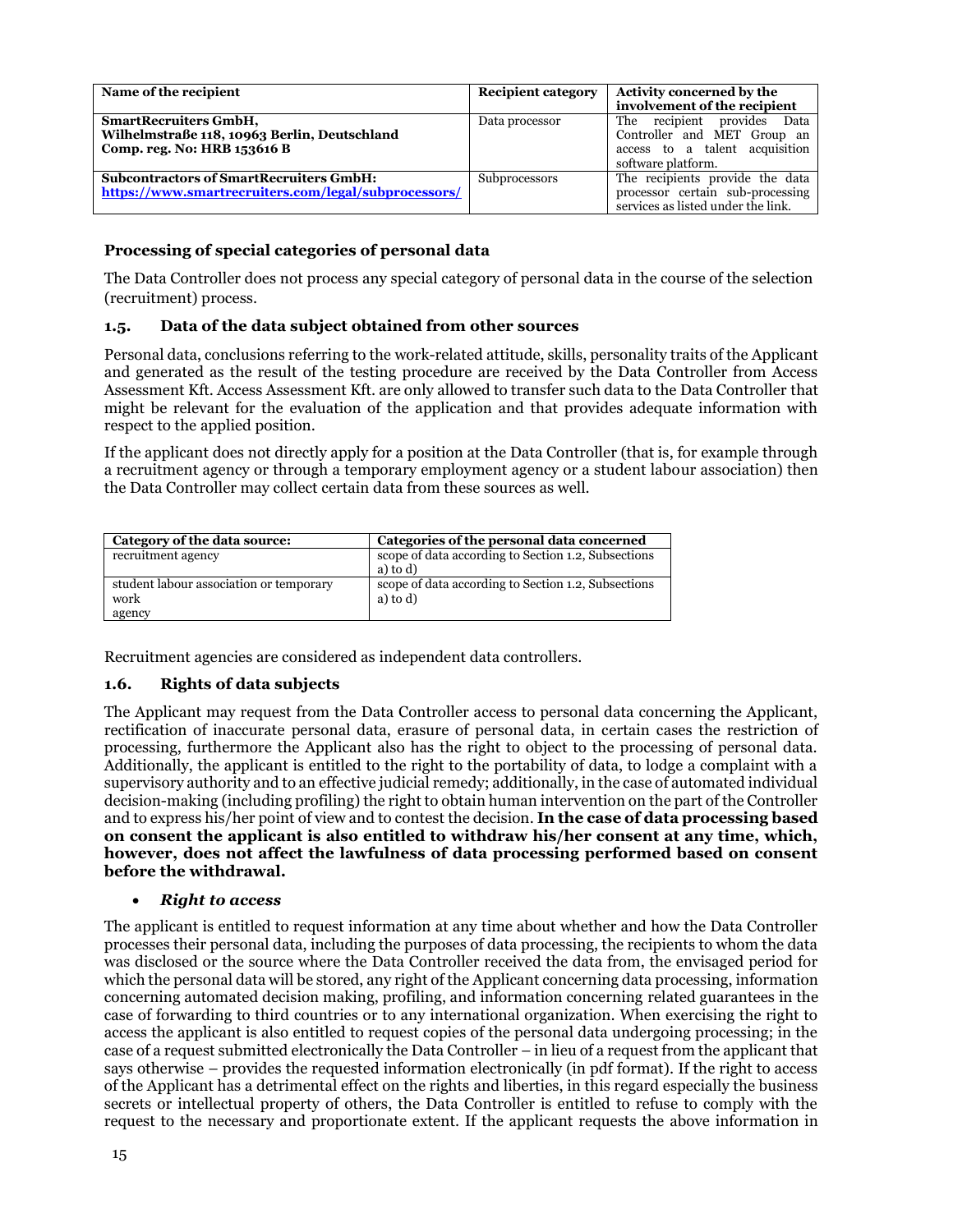several copies, the Data Controller charges a reasonable amount of fee, proportionate to the administrative costs of preparing the additional copies, HUF 200 per copy/page.

### • *Right to rectification*

At the request of the Applicant the Data Controller corrects or completes personal data concerning the applicant. If any doubts arise concerning the corrected data, the Data Controller may request from the applicant the certification of the corrected data for the Data Controller appropriately, primarily with documents. If the Data Controller disclosed the personal data of the applicant with this right to another person (e.g. the addressee as data processor), then the Data Controller shall immediately inform such persons after correcting the data, provided it is not impossible or it does not require a disproportionate amount of effort from the Data Controller. At the request of the applicant the Data Controller informs them about such addressees.

### • *Right to erasure ('right to be forgotten')*

If the applicant requests the erasure of any or all personal data of theirs, the Data Controller shall erase such data without undue delay if:

• the Data Controller does not need the personal data in question any more for the purpose such data was collected or otherwise processed for;

• it concerns data processing that was based on the consent of the Applicant, but the applicant withdrew the consent and the data processing has no other legal basis;

• it concerns data processing that was based on the legitimate interests of the Data Controller or third parties, but the applicant objected to the data processing and – with the exception of objection to data processing for direct marketing purposes – there are no legitimate grounds for the data processing that would have priority;

- the Data Controller illegally processed the personal data, or
- the deletion of personal data is necessary for the performance of legal obligations.

• If the personal data under this right is disclosed by the Data Controller to another party (e.g. the recipient as for example data processor) then the Data Controller shall immediately inform such persons after the deletion, provided it is not impossible or it does not require a disproportionate amount of effort from the Data Controller. At the request of the applicant the Data Controller informs them about such recipients. The Data Controller is not always obliged to delete personal data, especially for example in the case of the data processing is necessary for the establishment, exercise or defense of legal claims.

## • *Right to restriction of processing*

The Applicant can request the restriction of the processing of their personal data in the following cases:

- the Applicant contests the accuracy of the personal data in this case the restriction concerns the period enabling the data controller to check the accuracy of personal data;
- the data processing is unlawful, but the applicant opposes the erasure of data, requesting the restriction of the usage of the same instead;
- the Data Controller does not need the personal data for data processing purposes any longer, but the applicant needs the data for the establishment, exercise or defense of legal claims; or
- the applicant objected to the data processing in this case the restriction concerns the period until it is established whether the legitimate grounds of the Data Controller override those of the Applicant.

The restriction of data processing means that the Data Controller does not process the personal data belonging under the scope of the restriction except for storage, or only processing such data to the extent the applicant consented to, and the Data Controller may process data necessary for the establishment, exercise or defense of legal claims or for the protection of the rights of other natural persons or legal entities or considering the important public interests of the European Union or any European Union member state even in lieu of such a consent. The Data Controller informs the applicant beforehand about releasing the limitation of the data processing. If personal data under this right is disclosed to other persons (e.g. the addressee as for example data processor), the Data Controller shall immediately inform such persons about the restriction of data processing, provided it is not impossible or it does not require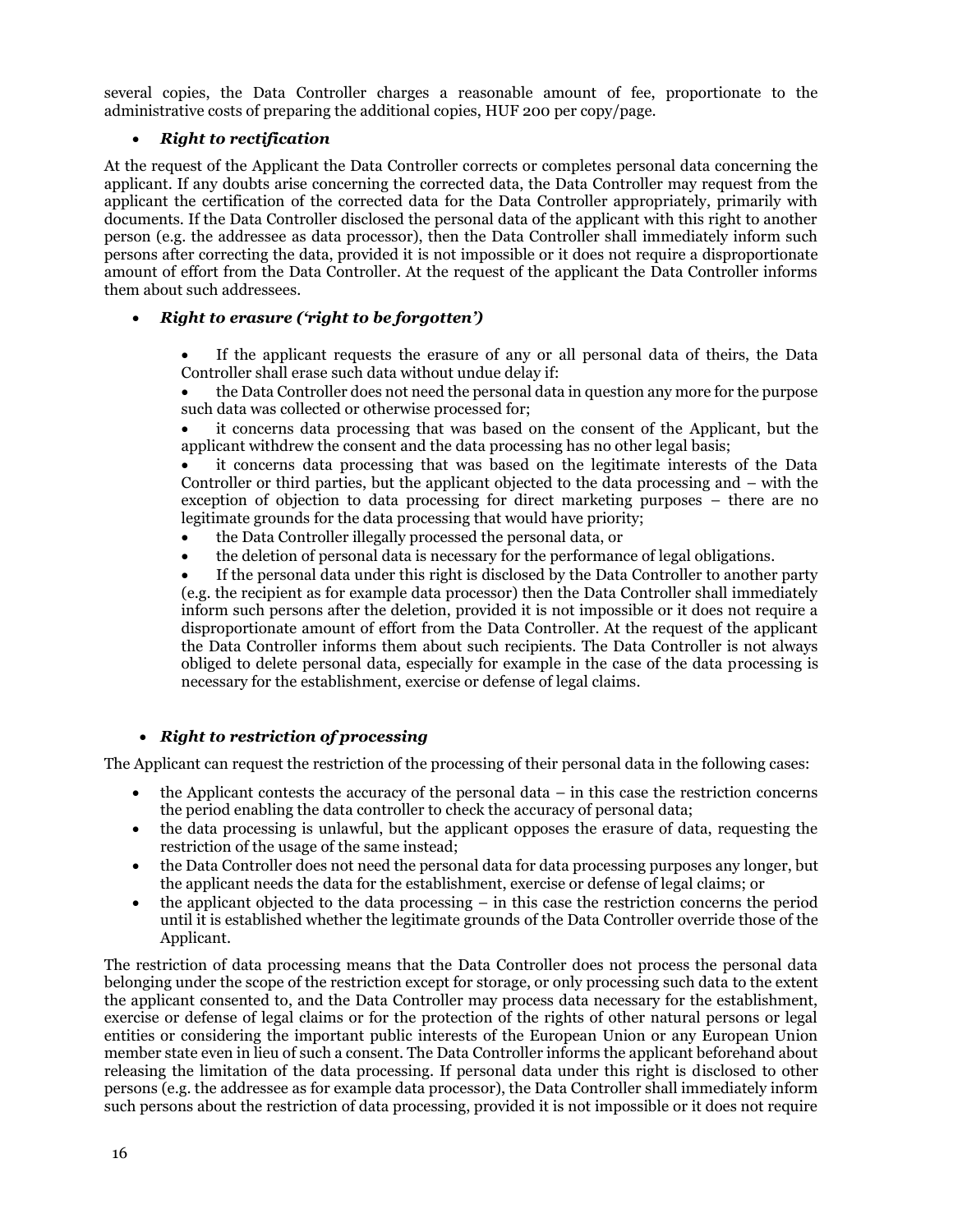a disproportionate amount of effort from the Data Controller. At the request of the applicant the Data Controller informs them about such recipients.

### • *Right to objection*

If the legal basis for the data processing concerning the applicant is the legitimate interest of the Data Controller or third parties, the applicant is entitled to object to the data processing. The Data Controller is not obliged to uphold the objection if the Data Controller can prove that

• the data processing is justified by legitimate and compelling causes that take precedence over the interests, rights and liberties of the applicant, or

• the data processing is connected to the data for the submission, enforcement or defense of legal claims of the Data Controller.

### • *Right to data portability*

The Applicant is entitled to request that the Data Controller hands over the personal data of the Applicant provided to the Data Controller on the basis of consent or a contract, and processed by the Data Controller by automated means (e.g. by a computer system), to the applicant in a structured, commonly used and machine-readable format even for the purposes of transmitting such personal data to other data controllers or if it is technically feasible, the Data Controller, at the request of the Applicant, transmits such personal data directly to another Data Controller as indicated by the Applicant. In the case of such requests the Data 6/5 Controller provides the requested data in an agreed format. If the applicant's exercise of the right to data portability had adversely affected the rights and freedoms of others, the Data Controller is entitled to refuse to comply with the request of the applicant to the necessary extent. Measures taken in the scope of the data portability does not mean the deletion of the data, only if, at the same time, the Applicant submits a request to delete the personal data in addition. Therefore, in lieu of such a request, the Data Controller stores such personal data as long as it has the purpose and the appropriate legal basis for the processing of those data.

### • *Right to lodge a complaint, right to an effective judicial remedy*

If the Applicant considers that the processing of their personal data by the Data Controller infringes the provisions of the established data protection legal regulations, especially the General Data Protection Regulation, the applicant has the right to lodge a complaint with the competent data protection supervisory authority in the Member State of his/her habitual residence, place of work or the place of the alleged infringement.

Please see a list of the authorities in the 2. Annex.

The applicant, regardless of his/her right to lodge a complaint, may also bring proceedings before a court for such infringement. The Applicant is entitled to bring proceedings against the legally binding decision of the supervisory authority concerning the applicant as well. The applicant is also entitled to effective judicial remedy if the supervisory authority does not handle the complaint or does not inform the Applicant within three months on the progress or outcome of the complaint lodged.

### 1.7. **Automated individual decision-making, including profiling**

No automated individual decision-making or profiling is performed in the course of the data processing of the Data Controller concerning the applicants.

\* \* \*

**Effective date: 25 May 2018**

**Revised: 26 August 2019**

**Revised: 01 November 2021**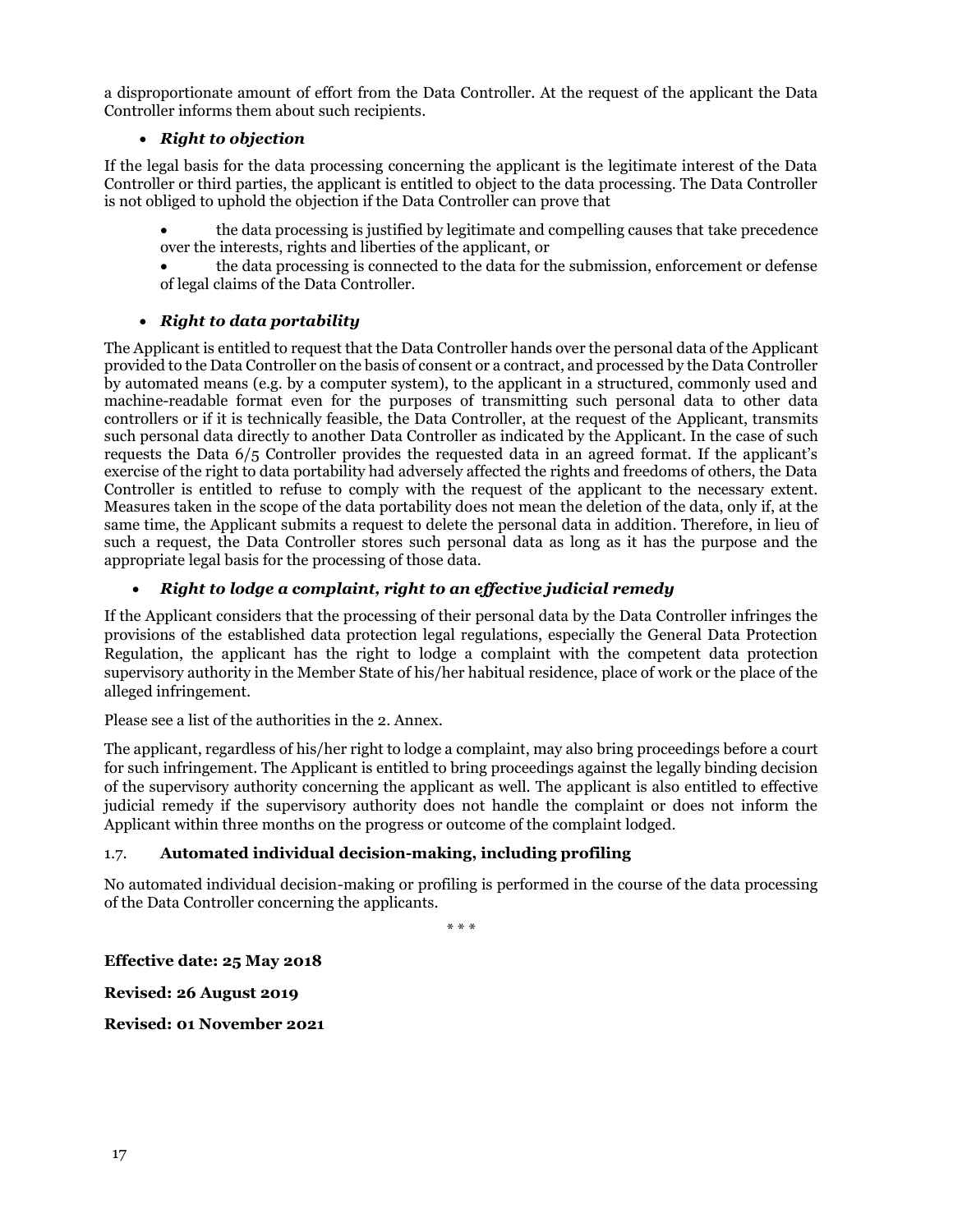#### **1. Annex**

**During the recruitment process depending on the chosen vacant position that MET company is considered to be the data controller that MET company has been marked in the chosen position on our website.**

Please see a list about the MET Group Companies:

1. MET Holding AG Company name of the data controller: MET Holding AG Registered office: Baarerstrasse 141, 6300 Zug, Switzerland E-mail address: [info.metholding@met.com](mailto:info.metholding@met.com) Telephone number: +41 41 766 89 89 Website[:www.met.com](http://www.met.com/)

2. MET International AG Company name of the data controller: MET International AG Registered office: Baarerstrasse 141, 6300 Zug, Switzerland E-mail address: [info.meti@met.com](mailto:info.meti@met.com) Telephone number: +41 41 766 89 89 Website[:www.met.com](http://www.met.com/)

3. MET Services Kft Company name of the data controller: MET Services Kft Registered office: Benczúr utca 13/b, 1068 Budapest, Hungary E-mail address: info.metservices@met.com Telephone number: +361 464 0119 Website[:www.met.com](http://www.met.com/)

4. MET Commodities London Ltd Company name of the data controller: MET Commodities London Ltd Registered office: Audley House, 13 Palace Street, SW1E 5HX, London, United Kingdom E-mail address: [info.oil@met.com](mailto:info.oil@met.com) Telephone number: +44 (0) 203 757 0740 Website[:www.met.com](http://www.met.com/)

5. MET Croatia Energy Trade d.o.o. Company name of the data controller: MET Croatia Energy Trade d.o.o. Registered office: Radnička cesta 80, Zagreb, Croatia E-mail address: [info.metcro@met.com](mailto:info.metcro@met.com) Telephone number: +385 1 6187 850 Website[:www.met.com](http://www.met.com/)

6. MET Energia Italia S.p.A. Company name of the data controller: MET Energia Italia S.p.A. Registered office: Viale Restelli 3/7, 20124 Milan, ItalyE-mail address: [info.metita@met.com](mailto:info.metita@met.com) Telephone number: +39 02 8434 7983 Website[:www.met.com](http://www.met.com/)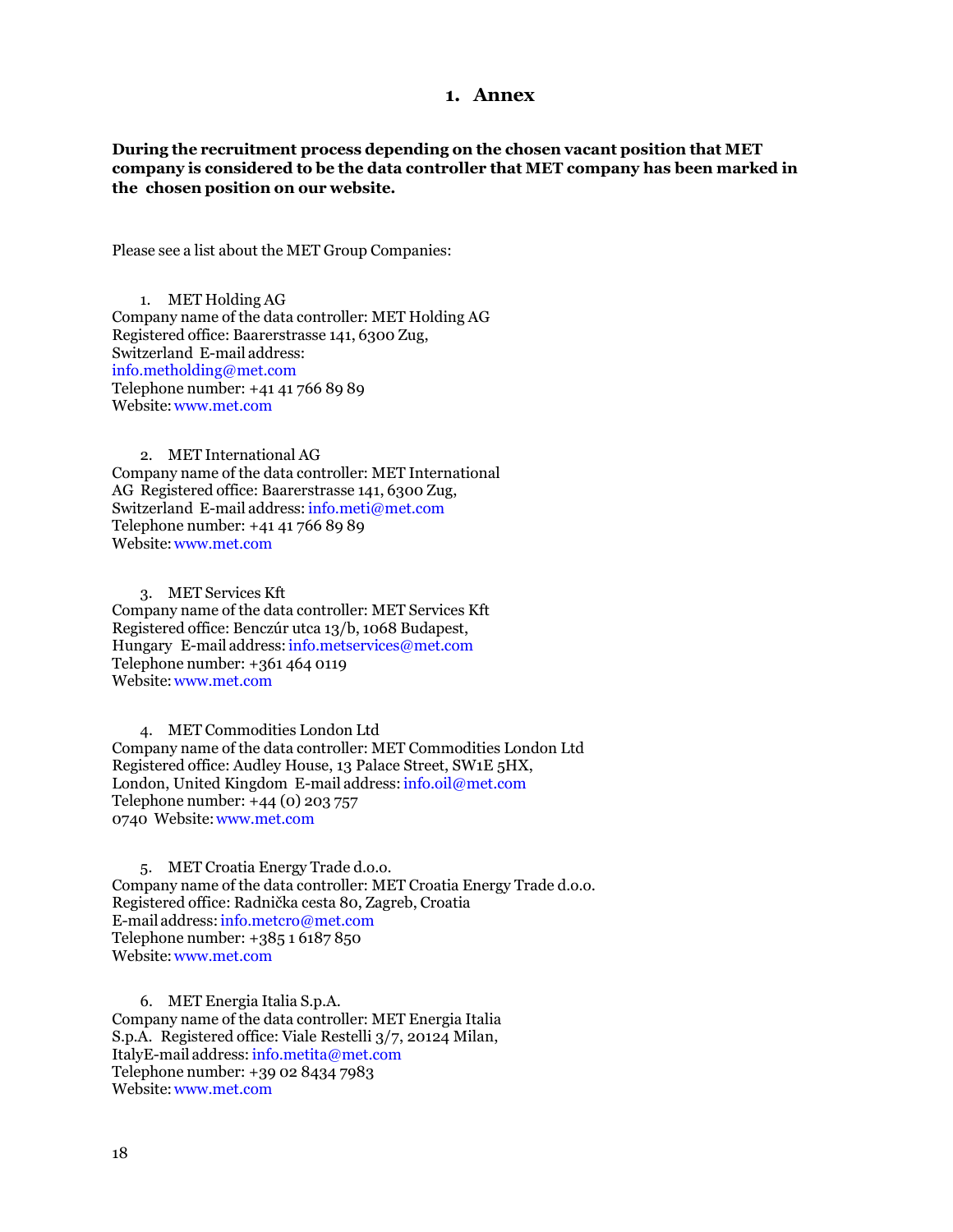7. MET Energy Trading Bulgaria EAD Company name of the data controller: MET Energy Trading Bulgaria EAD Registered office: Blvd. Bulgaria 109, Business Center Vertigo, Office 23, Sofia 1404 E-mail address: [officebg@met.com](mailto:officebg@met.com) Telephone number: + 359 (0) 28 50 40 39 Website[:www.met.com](http://www.met.com/)

8. MET Gas and Energy Marketing AG Company name of the data controller: MET Gas and Energy Marketing AG Registered office: Baarerstrasse 141, 6300 Zug, Switzerland E-mail address: Telephone number: (+41) 41 766 8989 Website[:www.met.com](http://www.met.com/)

9. MET Magyarország Zrt Company name of the data controller: MET Magyarország Zrt Registered office: Benczúr utca 13/b, 1068 Budapest, Hungary E-mail address: [gaz@met.com](mailto:gaz@met.com) Telephone number: +36 1 464 1111 Website[:www.met.com](http://www.met.com/)

10. MET Asset Management Support Zrt. Company name of the data controller: MET Asset Management Support Zrt Registered office: Aradi utca 8, 1062 Budapest, Hungary E-mail address: [info.metpower@met.com](mailto:info.metpower@met.com) Telephone number: +36 1 464 0329 Website[:www.met.com](http://www.met.com/)

11. MET Romania Energy S.A Company name of the data controller: MET Romania Energy S.A Registered office: 93-95 Emanoil Porumbaru, 1st floor, 1st district, 011424 Bucharest, Romania E-mail address: Telephonenumber: Website[:www.met.com](http://www.met.com/)

12. MET Slovakia a.s. Company name of the data controller: MET Slovakia a.s. Registered office: Rajská 7, 811 08 Bratislava, Slovak Republic E-mail address: [info.metsk@met.com](mailto:info.metsk@met.com) Telephone number: +421 2 2092 1688 Website[:www.met.com](http://www.met.com/)

13. MET Energia Espana S.A. Company name of the data controller: MET Energia Espana S.A. Registered office: Paseo de la Castellana 141, Edificio Cuzco IV Pl. 22 A, 28046 Madrid, España E-mail address: [info.espana@met.com](mailto:info.espana@met.com) Telephone number: +34 91 055 58 93 Website[:www.met.com](http://www.met.com/)

14. MET SRB d.o.o. Company name of the data controller: MET SRB d.o.o. Registered office: Bulevar Zorana Đinđića 48a, 11 070 Novi Beograd, Serbia E-mail address: [info.metsrb@met.com](mailto:info.metsrb@met.com) Telephone number: +381 11 4094 930 Website[:www.met.com](http://www.met.com/)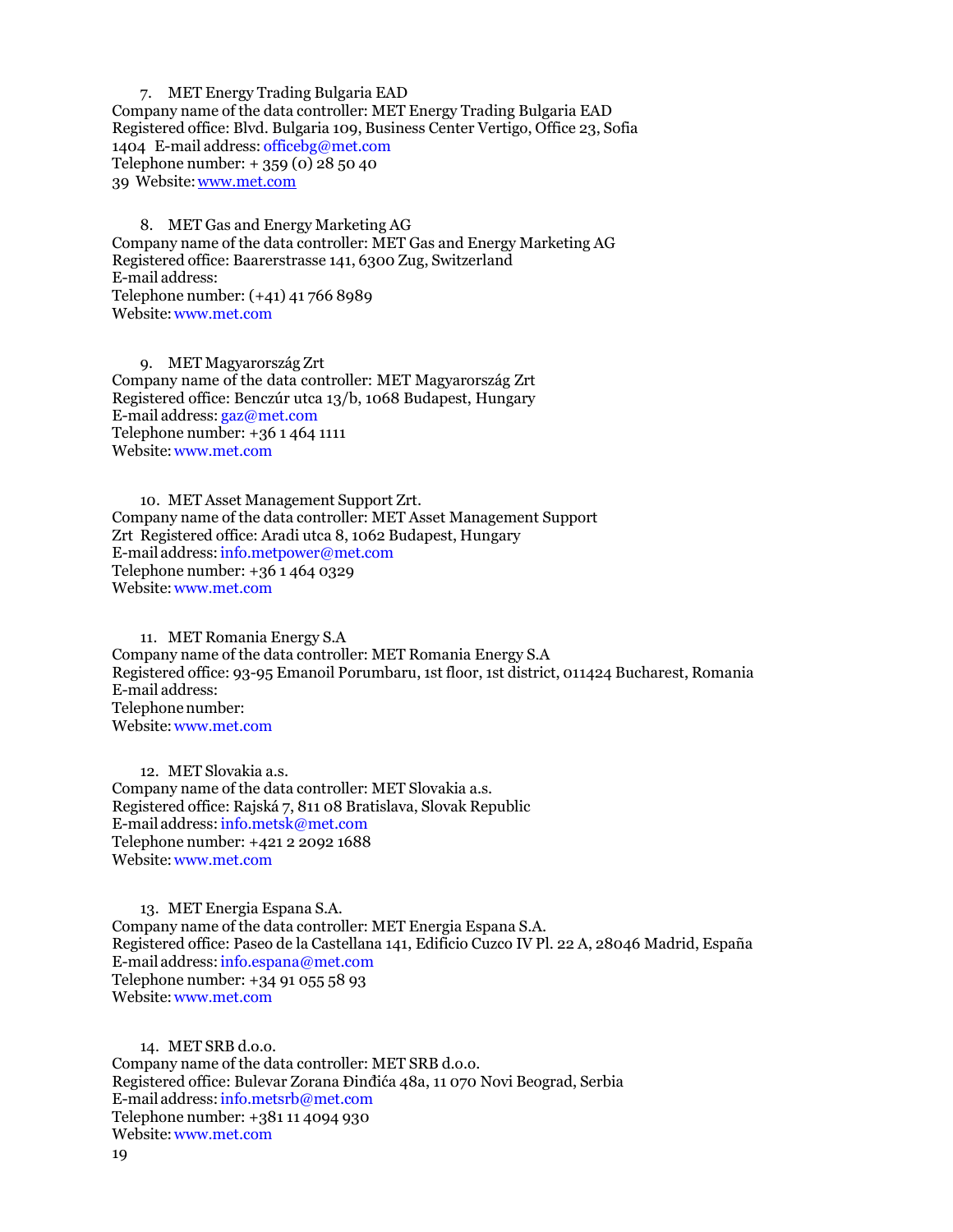15. MET Turkey Enerji Ticaret Anonim Şirketi Company name of the data controller: MET Turkey Enerji Ticaret Anonim Şirketi Registered office: Levent Mah. Cömert Sk. No:1 Yapı Kredi Plaza C Blok No.40-41 K.17 Ofis D0-1 Beşiktaş/İstanbul, TurkeyE-mail address: [info.metturkey@met.com](mailto:info.metturkey@met.com) Telephone number: +90 212 318 91 26 Website: [www.met.com](http://www.met.com/)

16. MET Ukraine LLC Company name of the data controller: MET Ukraine LLC Registered office: Yevhena Konovaltsia St, 36 D, Kyiv, Ukraine, 01133, office 25E-mail address: Telephone number: +380503353558 Website[:www.met.com](http://www.met.com/)

17. MET Austria Energy Trade GmbH Company name of the data controller: MET Austria Energy Trade GmbH Registered office: Karl-Waldbrunner-Platz 1, 1210 Vienna, Austria (with permanent establishment (PE) at: Baarerstrasse 141, 6300 E-mail address: Telephone number: Website: www.met.com

18. MET Germany Holding GmbH Company name of the data controller: MET Germany Holding GmbH Registered office: Große Gallusstraße 18 (Omniturm), 60312 Frankfurt am Main, Germany E-mail address: Telephone number: Website: [www.met.com](http://www.met.com/)

19. MET Germany GmbH Company name of the data controller: Met Germany GmbH Registered office: Große Gallusstraße 18 (Omniturm), 60312 Frankfurt am Main, Germany E-mail address: info.metgermany@met.com Telephone number: (+49) 69-6677815123 Website: <https://de.met.com/>

20. MET Speicher GmbH Company name of the data controller: MET Speicher GmbH Registered office: Große Gallusstraße 18 (Omniturm), 60312 Frankfurt am Main, Germany E-mail address: Telephone number: Website: [www.met.com](http://www.met.com/)

20 21. MET Petroleum AG Company name of the data controller: MET Petroleum AG Registered office: Baarerstrasse 141, 6300 Zug, Switzerland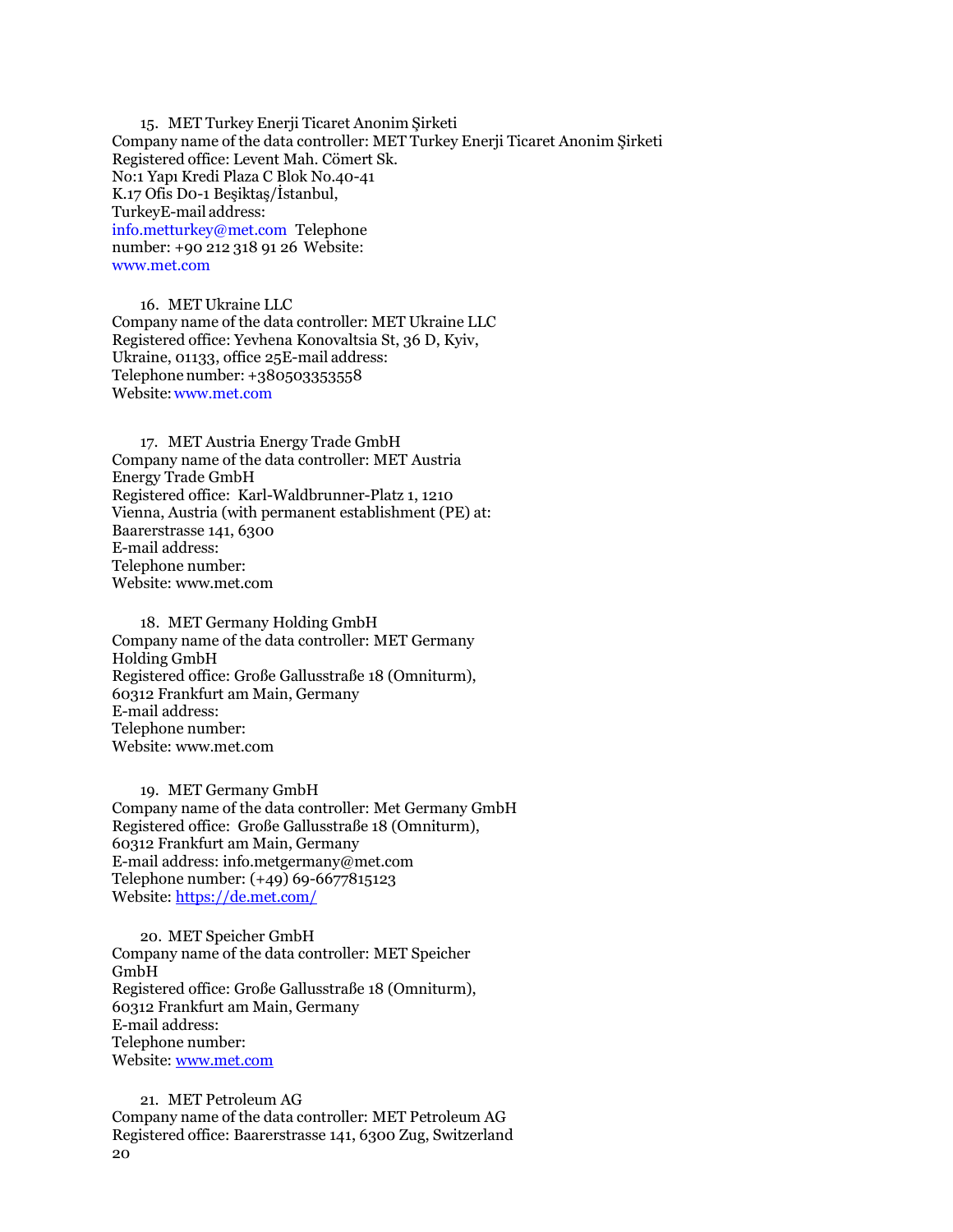E-mail address: Telephone number: Website[:www.met.com](http://www.met.com/)

22. MET Ocean Trading AG Company name of the data controller: MET Ocean Trading AG Registered office: Baarerstrasse 141, 6300 Zug, Switzerland E-mail address: Telephonenumber: Website[:www.met.com](http://www.met.com/)

23. MET Asset Management AG Company name of the data controller: MET Asset Management AG Registered office: Baarerstrasse 141, 6300 Zug, Switzerland E-mail address: info.metpower@met.com Telephone number:  $(+41)$  41 766 8989 Website[:www.met.com](http://www.met.com/)

24. Cogen Energía España, S.L.U. Company name of the data controller: Cogen Energía España, S.L.U. Registered office: C/ Cólquide, nº 6, Portal 1, 1º A, Las Rozas de Madrid, 28230, Madrid, Spain E-mail address: [comercial@cogen-energia.com;](mailto:comercial@cogen-energia.com) rrhh@cogen-energia.com Telephonenumber: + 3 4 91 6 3 4 7 5 8 4 Website: https://cogenenergia.com/en/

25. Tortosa Energía, S.A. Company name of the data controller: Tortosa Energía, S.A Registered office: Calle Cólquide 6, Portal 1, 1º A, Las Rozas, 28231, Madrid, Spain E-mail address[: comercial@cogen-energia.com;](mailto:comercial@cogen-energia.com) rrhh@cogen-energia.com Telephonenumber: + 3 4 91 6 3 4 7 5 8 4 Website: https://cogenenergia.com/en/

26. Cogen Eresma, S.L. Company name of the data controller: Cogen Eresma, S.L. Registered office: Pasaje Molino del Arco S/N, Palazuelos de Eresma 40194, Segovia, Spain E-mail address[: comercial@cogen-energia.com;](mailto:comercial@cogen-energia.com) rrhh@cogen-energia.com Telephonenumber: + 3 4 91 6 34 75 84 Website: https://cogenenergia.com/en/

27. Incogen, S.A. Company name of the data controller: Incogen, S.A. Registered office: Calle Cólquide 6, Portal 1, 1º A, Las Rozas, 28231, Madrid, Spain E-mail address[: comercial@cogen-energia.com;](mailto:comercial@cogen-energia.com) rrhh@cogen-energia.com Telephonenumber: + 3 4 91 6 34 75 84 Website: https://cogenenergia.com/en/

28. Ecoenergía Sistemas Alternativos, S.L.U.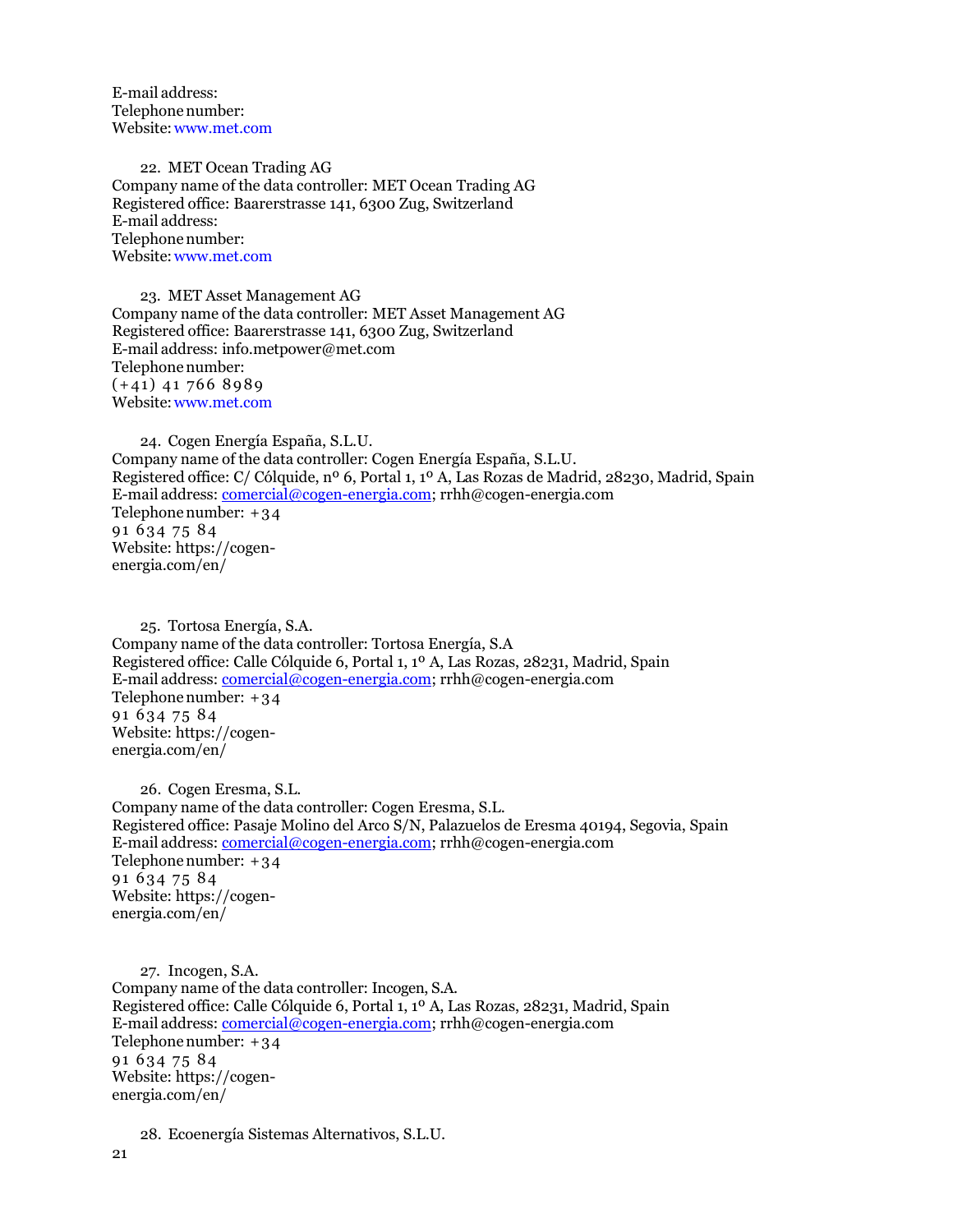Company name of the data controller: Ecoenergía Sistemas Alternativos, S.L.U. Registered office: Calle Bergamin 2, 2º, Pamplona/Iruña, 31002, Navarra, Spain E-mail address[: comercial@cogen-energia.com;](mailto:comercial@cogen-energia.com) rrhh@cogen-energia.com Telephonenumber: + 3 4 91 6 34 75 84 Website: [https://cogen](https://cogen-energia.com/en/)[energia.com/en/](https://cogen-energia.com/en/)

29. Papertech Energía, S.L. Company name of the data controller: Papertech Energía, S.L. Registered office: Carretera de Pamplona, S/N, Tudela, 31500, Navarra, Spain E-mail address[: comercial@cogen-energia.com;](mailto:comercial@cogen-energia.com) rrhh@cogen-energia.com Telephonenumber: + 3 4 91 6 34 75 84 Website: [https://cogen](https://cogen-energia.com/en/)[energia.com/en/](https://cogen-energia.com/en/)

30. Lousame Cogeneración, S.L. Company name of the data controller: Lousame Cogeneración, S.L. Registered office: Paseo Amaia 2, Santiago de Compostela, 15706, A Coruña, Spain E-mail address[: comercial@cogen-energia.com;](mailto:comercial@cogen-energia.com) rrhh@cogen-energia.com Telephonenumber: + 3 4 91 6 3 4 7 5 8 4 Website: [https://cogen](https://cogen-energia.com/en/)[energia.com/en/](https://cogen-energia.com/en/)

31. Cogen Biomass, S.L.U. Company name of the data controller: Cogen Biomass, S.L.U. Registered office: Calle Cólquide 6, Portal 1, 1º A, Las Rozas, 28231, Madrid, Spain E-mail address[: comercial@cogen-energia.com;](mailto:comercial@cogen-energia.com) rrhh@cogen-energia.com Telephonenumber: + 3 4 91 6 3 4 7 5 8 4 Website: [https://cogen](https://cogen-energia.com/en/)[energia.com/en/](https://cogen-energia.com/en/)

32. Energy by Cogen, S.L.U. Company name of the data controller: Energy by Cogen, S.L.U. Registered office: Calle Cólquide 6, Portal 1, 1º A, Las Rozas, 28231, Madrid, Spain E-mail address[: comercial@cogen-energia.com;](mailto:comercial@cogen-energia.com) rrhh@cogen-energia.com Telephonenumber: + 3 4 91 6 34 75 84 Website: [https://cogen](https://cogen-energia.com/en/)[energia.com/en/](https://cogen-energia.com/en/)

33. Cogen Gestión Integral, S.L.U. Company name of the data controller: Energy by Cogen, S.L.U. Registered office: Calle Cólquide 6, Portal 1, 1º A, Las Rozas, 28231, Madrid, Spain E-mail address[: comercial@cogen-energia.com;](mailto:comercial@cogen-energia.com) rrhh@cogen-energia.com Telephonenumber: + 3 4 91 6 34 75 84 Website: [https://cogen](https://cogen-energia.com/en/)[energia.com/en/](https://cogen-energia.com/en/)

34. [Dunamenti](http://intramet:8090/display/MGI/Dunamenti+Zrt.+-+Information) Erőmű Zrt. Company name of the data controller: [Dunamenti Erőmű Zrt.](http://intramet:8090/display/MGI/Dunamenti+Zrt.+-+Information) Registered office: 2400 Százhalombatta, Erőmű út 2., Hungary E-mail address: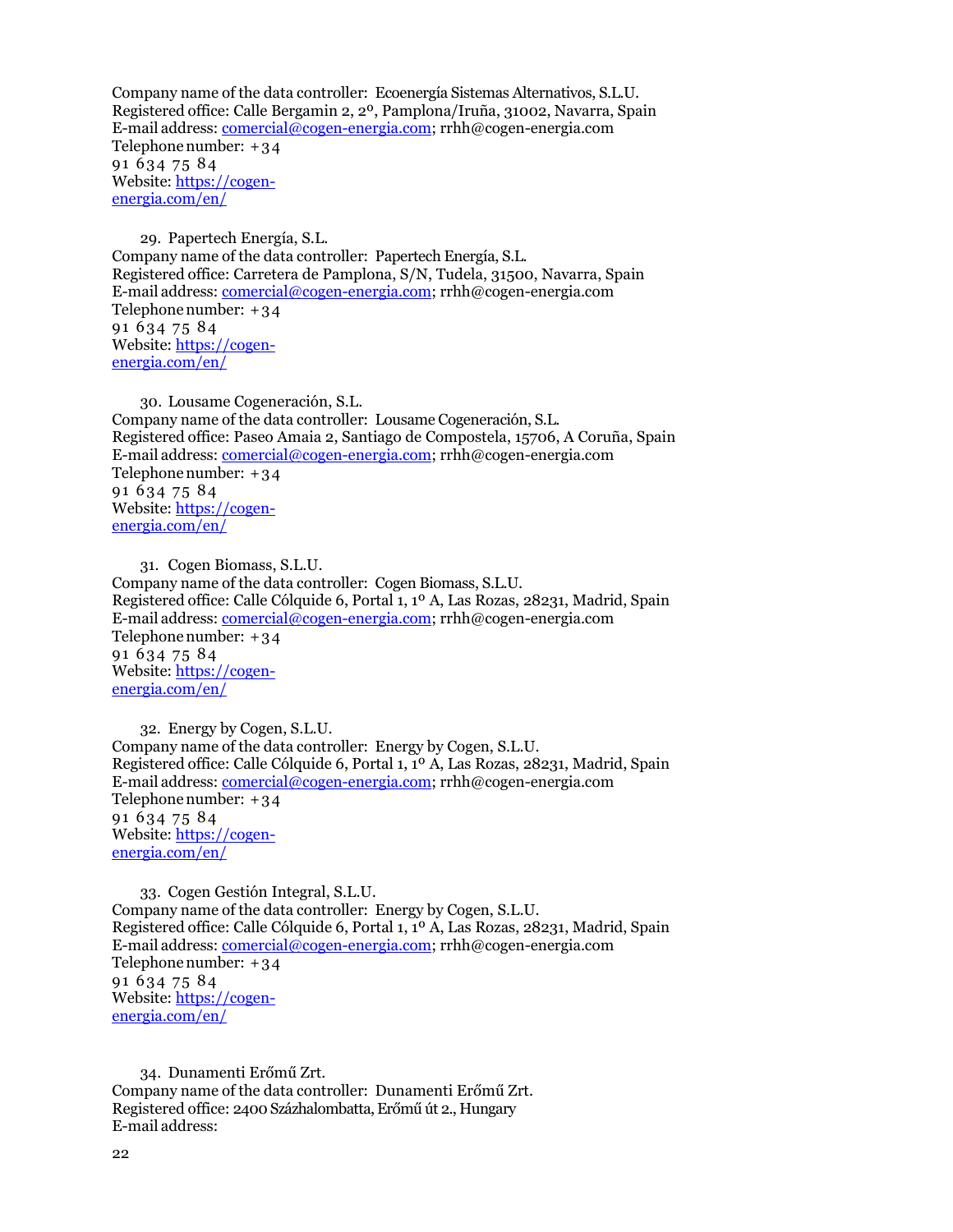Telephone number: Website[:www.met.com](http://www.met.com/)

35. [Dunai Vízmű Zrt.](http://intramet:8090/pages/viewpage.action?pageId=21038622) Company name of the data controller: Du[nai Vízmű Zrt.](http://intramet:8090/pages/viewpage.action?pageId=21038622) Registered office: 2400 Százhalombatta, Erőmű út 2., Hungary E-mail address: Telephone number: Website[:www.met.com](http://www.met.com/)

36. MET Renewables Holding AG Company name of the data controller: MET Renewables Holding AG Registered office: Baarerstrasse 141, 6300 Zug, Switzerland E-mail address: Telephone number: Website[:www.met.com](http://www.met.com/)

37. MET Black Sea Wind Parks EOOD Company name of the data controller: MET Black Sea Wind Parks EOOD Registered office: Floor 5, 2 Pozitano Square, Triaditsa Region, 1000 Sofia, Bulgaria E-mail address: Telephone number: Website[:www.met.com](http://www.met.com/)

38. MET Renewables AG Company name of the data controller: MET Renewables AG Registered office: Baarerstrasse 141, 6300 Zug, Switzerland E-mail address: Telephone number: Website[:www.met.com](http://www.met.com/)

39. E2 Hungary Zrt. Company name of the data controller: E2 Hungary Zrt. Registered office: 1117 Budapest, Infopark sétány 1., Hungary E-mail address: Telephone number: Website[:www.met.com](http://www.met.com/)

#### **2. Annex**

Please see the list of the authorities in the EU countries:

#### **National Data Protection Authorities**

#### **Austria**

ÖsterreichischeDatenschutzbehörde Wickenburggasse 8 1080 Wien Tel. +43 1 52152-0 e-mail: [dsb@dsb.gv.at](mailto:dsb@dsb.gv.at)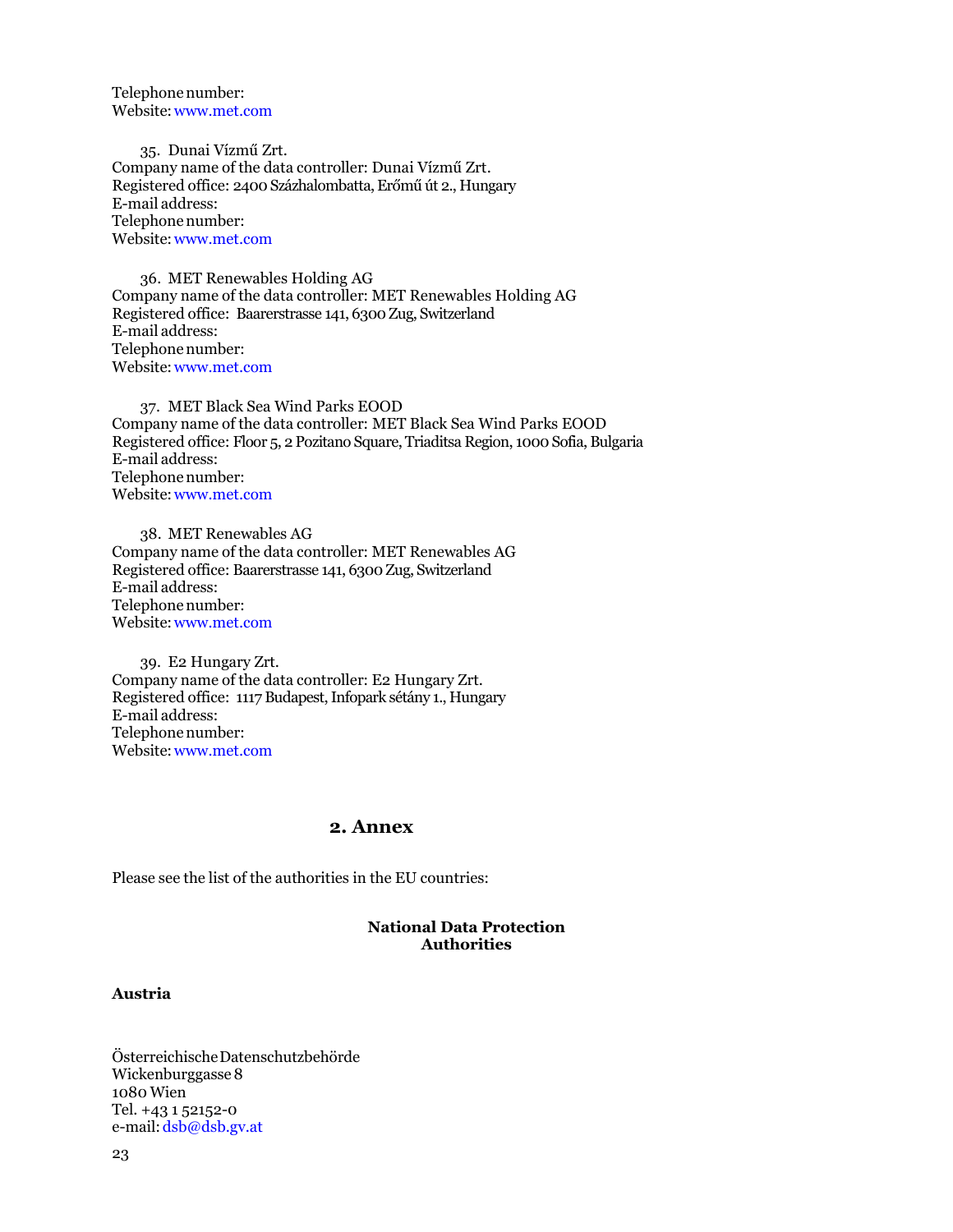Website[:http://www.dsb.gv.at/](http://www.dsb.gv.at/)

# **Belgium**

Commission de la protection de la vie privée Commissie voor de bescherming van de persoonlijke levenssfeer Rue de la Presse 35 / Drukpersstraat 35 1000 Bruxelles / 1000 Brussel Tel. +32 2 274 48 00 Fax +32 2 274 48 35 e-mail: [commission@privacycommission.be](mailto:commission@privacycommission.be) Website: <http://www.privacycommission.be/>

# **Bulgaria**

Commission for Personal Data Protection 2, Prof. Tsvetan Lazarov blvd. Sofia 1592 Tel. +359 2 915 3580 Fax +359 2 915 3525 e-mail: [kzld@cpdp.bg](mailto:kzld@cpdp.bg) Website: <http://www.cpdp.bg/>

# **Croatia**

Croatian Personal Data Protection Agency Martićeva 14 10000 Zagreb Tel. +385 1 4609 000 Fax +385 1 4609 099 e-mail: [azop@azop.hr](mailto:azop@azop.hr) or [info@azop.hr](mailto:info@azop.hr) Website[:http://www.azop.hr/](http://www.azop.hr/)

# **Cyprus**

Commissioner for Personal Data Protection 1 Iasonos Street, 1082 Nicosia P.O. Box 23378, CY-1682 Nicosia Tel. +357 22 818 456 Fax +357 22 304 565 e-mail: [commissioner@dataprotection.gov.cy](mailto:commissioner@dataprotection.gov.cy) Website: <http://www.dataprotection.gov.cy/>

# **Czech Republic**

The Office for Personal Data Protection Urad pro ochranu osobnich udaju Pplk.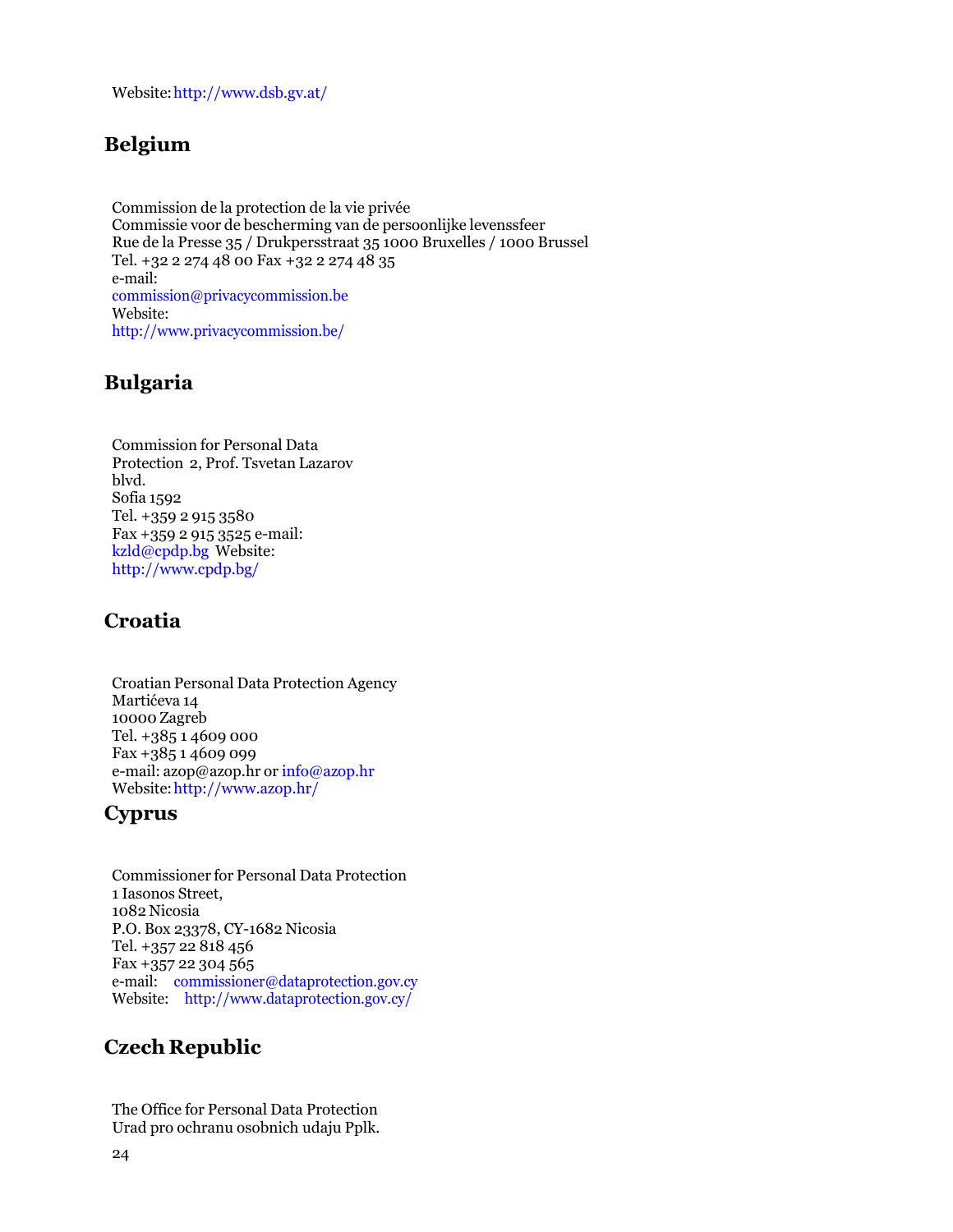Sochora 27 170 00 Prague 7 Tel. +420 234 665 111 Fax +420 234 665 444 e-mail: [posta@uoou.cz](mailto:posta@uoou.cz) Website[:http://www.uoou.cz/](http://www.uoou.cz/)

# **Denmark**

Datatilsynet Borgergade 28, 5 1300 Copenhagen K Tel. +45 33 1932 00 Fax +45 33 19 32 18 e-mail[:dt@datatilsynet.dk](mailto:dt@datatilsynet.dk) Website: <http://www.datatilsynet.dk/>

## **Estonia**

Estonian Data Protection Inspectorate (Andmekaitse Inspektsioon) Väike-Ameerika 19 10129 Tallinn Tel. +372 6274 135 Fax +372 6274 137 e-mail: [info@aki.ee](mailto:info@aki.ee) Website[:http://www.aki.ee/en](http://www.aki.ee/en)

# **Finland**

Office of the Data Protection Ombudsman P.O. Box 315 FIN-00181 Helsinki Tel. +358 10 3666 700 Fax +358 10 3666 735 e-mail: tietosuoja@om.fi Website: <http://www.tietosuoja.fi/en/>

## **France**

Commission Nationale de l'Informatique et des Libertés - CNIL 8 rue Vivienne, CS 30223 F-75002 Paris, Cedex 02 Tel. +33 1 53 73 22 22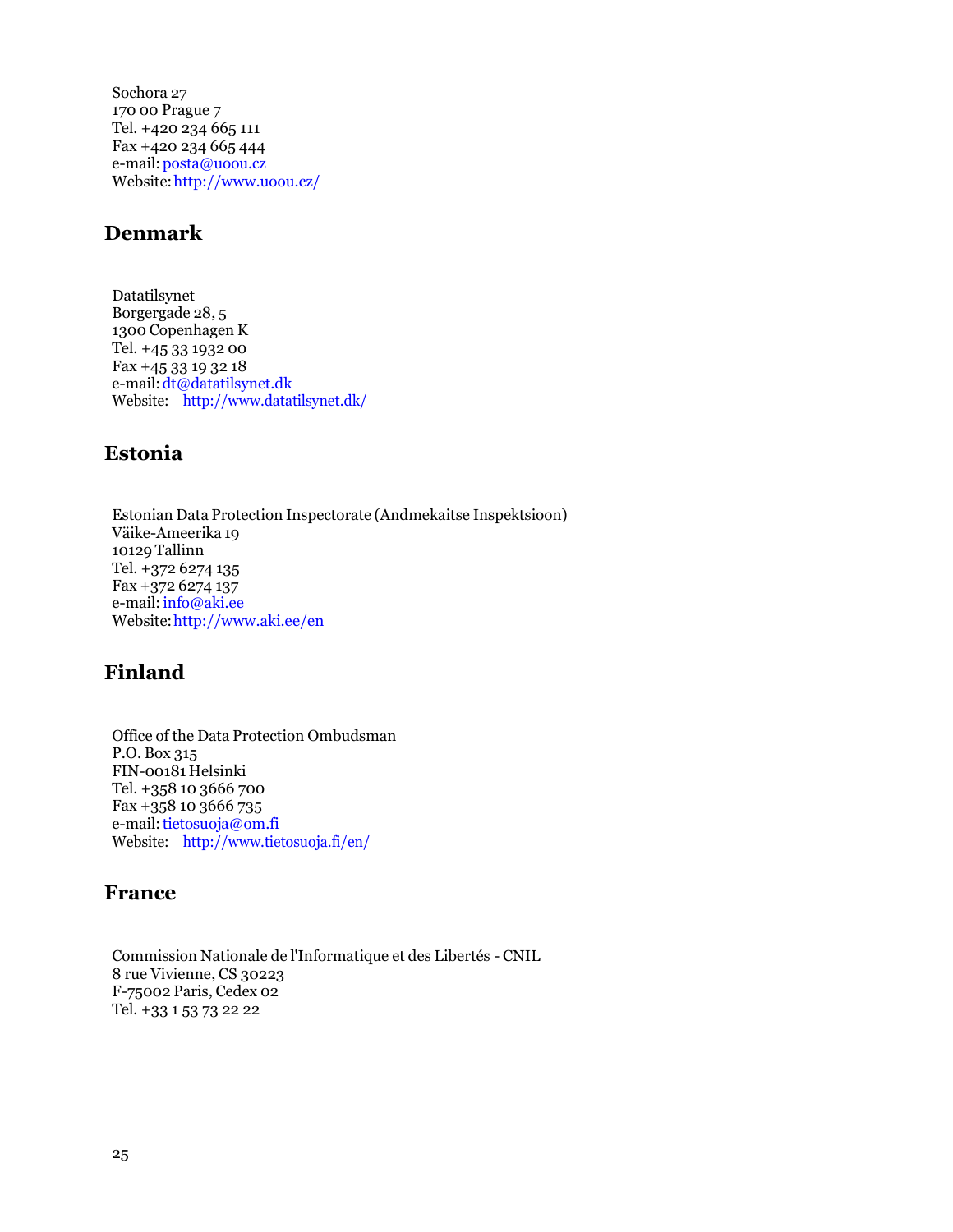Fax +33 1 53 73 22 00 Website[:http://www.cnil.fr/](http://www.cnil.fr/)

## **Germany**

Die Bundesbeauftragte für den Datenschutz und die Informationsfreiheit Husarenstraße 30 53117 Bonn Tel. +49 228 997799 0; +49 228 81995 0 Fax +49 228 997799 550; +49 228 81995 550 e-mail[:poststelle@bfdi.bund.de](mailto:poststelle@bfdi.bund.de) Website[:http://www.bfdi.bund.de/](http://www.bfdi.bund.de/)

## **Greece**

Hellenic Data Protection Authority Kifisias Av. 1-3, PC 11523 Ampelokipi Athens Tel. +30 210 6475 600 Fax +30 210 6475 628 e-mail: [contact@dpa.gr](mailto:contact@dpa.gr) Website[:http://www.dpa.gr/](http://www.dpa.gr/)

# **Hungary**

National Authority for Data Protection and Freedom of Information Szilágyi Erzsébet fasor 22/C H-1125 Budapest Tel. +36 1 3911 400 e-mail[:peterfalvi.attila@naih.hu](mailto:peterfalvi.attila@naih.hu) Website[:http://www.naih.hu/](http://www.naih.hu/)

# **Ireland**

Data Protection Commissioner Canal House Station Road Portarlington Co. Laois Lo-Call: 1890 25 22 31 Tel. +353 57 868 4800 Fax +353 57 868 4757 e-mail[:info@dataprotection.ie](mailto:info@dataprotection.ie) Website: <http://www.dataprotection.ie/>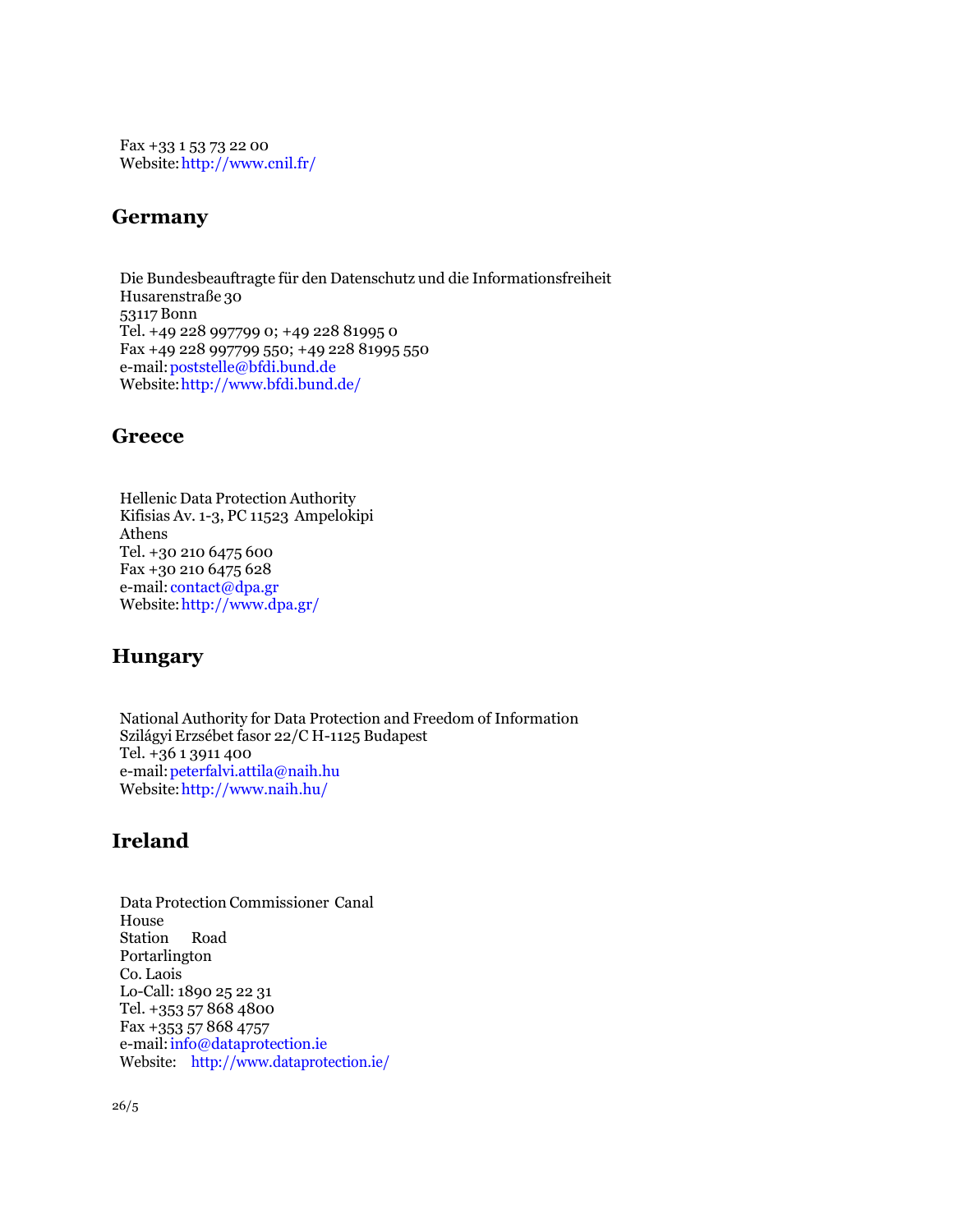# **Italy**

Garante per la protezione dei dati personali Piazza di Monte Citorio, 121 00186 Roma Tel. +39 06 69677 1 Fax +39 06 69677 785 e-mail[:garante@garanteprivacy.it](mailto:garante@garanteprivacy.it) Website: <http://www.garanteprivacy.it/>

# **Latvia**

Data State Inspectorate Director: Ms Daiga Avdejanova Blaumana str.  $11/13-15$ 1011 Riga Tel. +371 6722 3131 Fax +371 6722 3556 e-mail: info@dvi.gov.lv Website: <http://www.dvi.gov.lv/> **Lithuania**

State Data Protection Žygimantų str. 11-6a 011042 Vilnius Tel. + 370 5 279 14 45 Fax +370 5 261 94 94 e-mail: [ada@ada.lt](mailto:ada@ada.lt) Website[:http://www.ada.lt/](http://www.ada.lt/)

# **Luxembourg**

Commission Nationale pour la Protection des Données 1, avenue du Rock'n'Roll L-4361 Esch-sur-Alzette Tel. +352 2610 60 1 Fax +352 2610 60 29 e-mail: info@cnpd.lu Website[:http://www.cnpd.lu/](http://www.cnpd.lu/)

## **Malta**

27/5 Office of the Data Protection Commissioner Data Protection Commissioner: Mr Joseph Ebejer 2,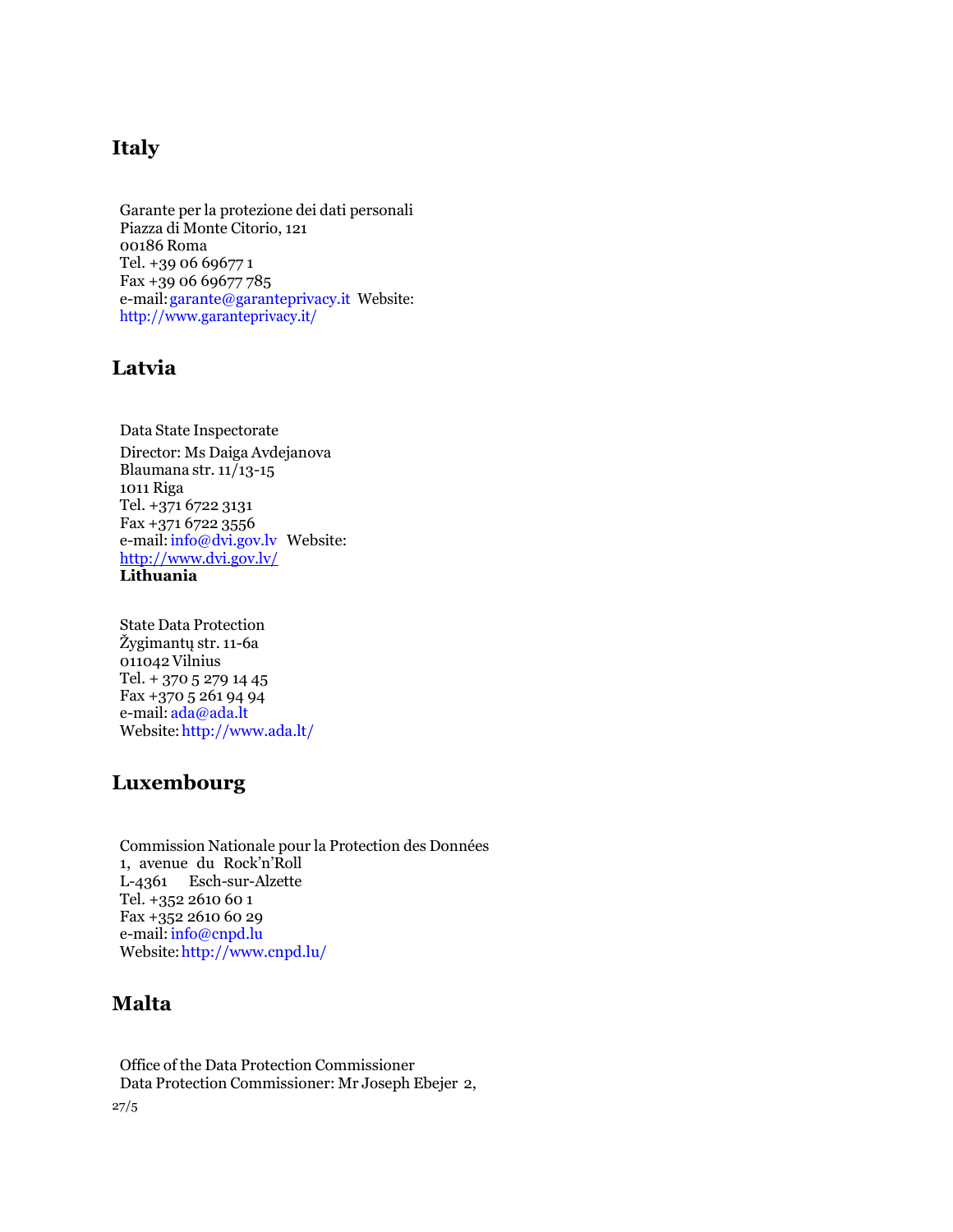Airways House High Street, Sliema SLM 1549 Tel. +356 2328 7100 Fax +356 2328 7198 e-mail: [commissioner.dataprotection@gov.mt](mailto:commissioner.dataprotection@gov.mt) Website: <http://www.dataprotection.gov.mt/>

# **Netherlands**

Autoriteit Persoonsgegevens Prins Clauslaan 60 P.O. Box 93374 2509 AJ Den Haag/The Hague Tel. +31 70 888 8500 Fax +31 70 888 8501 e-mail: [info@autoriteitpersoonsgegevens.nl](mailto:info@autoriteitpersoonsgegevens.nl) Website: https://autoriteitpersoonsgegevens.nl/nl

## **Poland**

The Bureau of the Inspector General for the Protection of Personal Data - GIODO ul. Stawki 2 00-193 Warsaw Tel. +48 22 53 10 440 Fax +48 22 53 10 441 e-mail:kancelaria@giodo.gov.pl; [desiwm@giodo.gov.pl](mailto:desiwm@giodo.gov.pl) Website[:http://www.giodo.gov.pl/](http://www.giodo.gov.pl/)

# **Portugal**

Comissão Nacional de Protecção de Dados - CNPD R. de São. Bento, 148-3° 1200-821 Lisboa Tel. +351 21 392 84 00 Fax +351 21 397 68 32 e-mail: [geral@cnpd.pt](mailto:geral@cnpd.pt) Website: <http://www.cnpd.pt/>

## **Romania**

The National Supervisory Authority for Personal Data Processing President: Mrs Ancuta Gianina Opre B-dul Magheru 28-30

28/5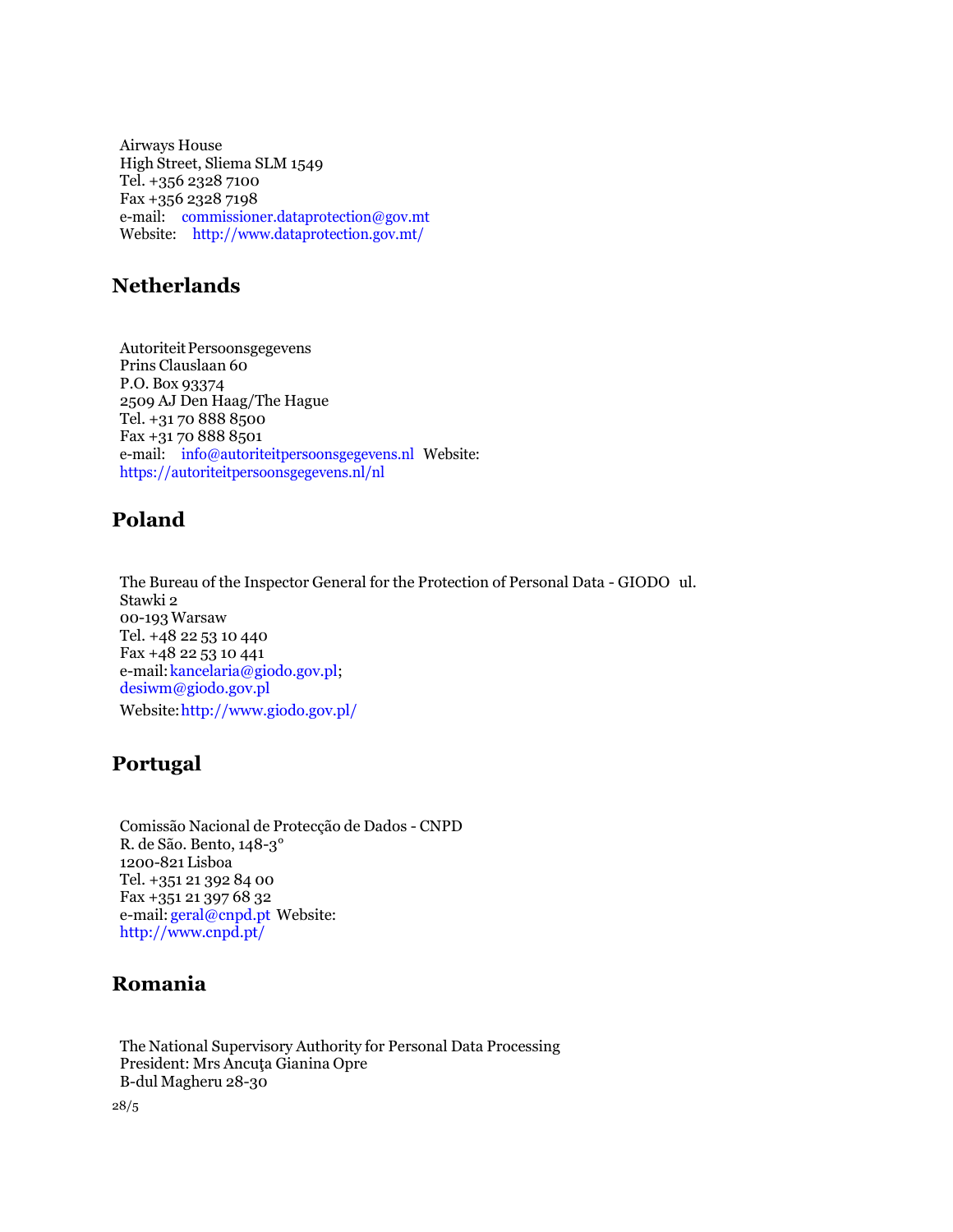Sector 1, BUCUREŞTI Tel. +40 21 252 5599 Fax +40 21 252 5757 e-mail[:anspdcp@dataprotection.ro](mailto:anspdcp@dataprotection.ro) Website: <http://www.dataprotection.ro/>

# **Slovakia**

Office for Personal Data Protection of the Slovak Republic Hraničná 12 820 07 Bratislava 27 Tel.: + 421 2 32 31 32 14 Fax: + 421 2 32 31 32 34 e-mail[:statny.dozor@pdp.gov.sk](mailto:statny.dozor@pdp.gov.sk) Website: <http://www.dataprotection.gov.sk/>

# **Slovenia**

InformationCommissioner Ms Mojca Prelesnik Zaloška 59 1000 Ljubljana Tel. +386 1 230 9730 Fax +386 1 230 9778 e-mail: [gp.ip@ip-rs.si](mailto:gp.ip@ip-rs.si) Website: https:/[/www.ip-rs.si/](http://www.ip-rs.si/)

# **Spain**

Agencia de Protección de Datos C/Jorge Juan, 6 28001 Madrid Tel. +34 91399 6200 Fax +34 91455 5699 e-mail: internacional@agpd.es Website:https:/[/www.agpd.es/](http://www.agpd.es/)

## **Sweden**

29/5 Datainspektionen Drottninggatan 29 5th Floor Box 8114 104 20 Stockholm Tel. +46 8 657 6186 Fax +46 8 652 8652